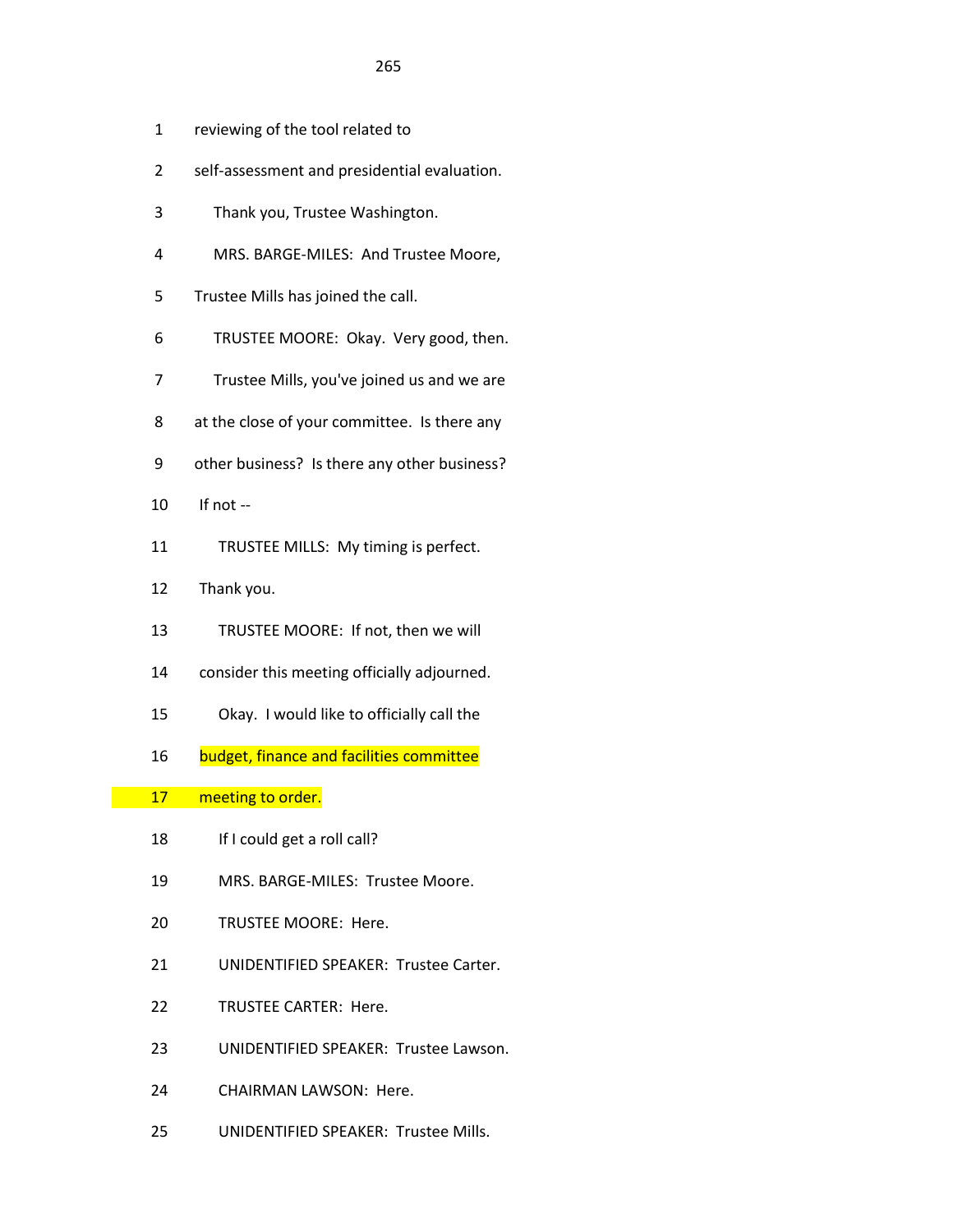- 1 TRUSTEE MILLS: Here.
- 2 UNIDENTIFIED SPEAKER: Trustee Perry.
- 3 TRUSTEE PERRY: Here.
- 4 UNIDENTIFIED SPEAKER: Trustee Reed.
- 5 TRUSTEE REED: Here.
- 6 UNIDENTIFIED SPEAKER: Trustee Moore, you
- 7 have a quorum.
- 8 TRUSTEE MOORE: Thank you very much.
- 9 Before us today there are a couple of
- 10 action items. The first will be brought to us
- 11 by General Counsel Wallace and it is the
- 12 approval of a banking resolution.
- 13 MRS. WALLACE: Do we have a resolution?
- 14 MR. SCHWEIGERT: I've got it, if you want
- 15 it.
- 16 TRUSTEE MOORE: There's a brief pause.
- 17 We'll be moving on in just a moment.
- 18 MRS. WALLACE: Excuse me?
- 19 TRUSTEE MOORE: We'll be moving on in just
- 20 a moment, for those listening in.
- 21 MRS. WALLACE: This is a resolution of the
- 22 Board of Trustees of Florida A&M University.
- 23 Designated by name and title, the president,
- 24 the interim chief financial officer and/or the
- 25 interim associate vice president, slash, chief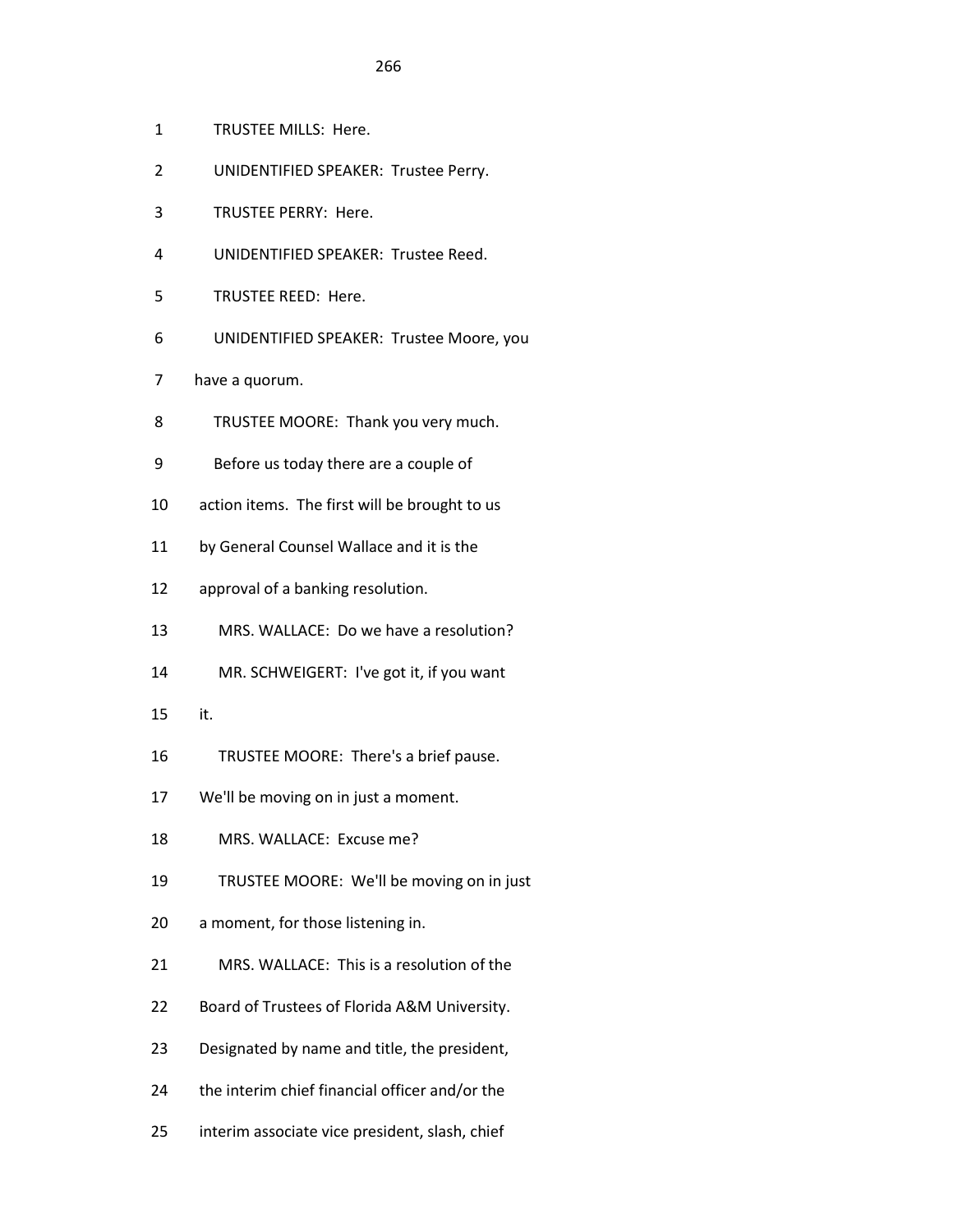- 1 accountant, as persons having authority to sign
- 2 checks, to pay legal obligations of the
- 3 university and to open any accounts as
- 4 necessary to house and manage funds of the
- 5 university requiring that all checks issued by
- 6 the university be signed by the president and
- 7 at least one of the other authorized
- 8 signatories authorizing the use of
- 9 mechanically-generated signatures of said
- 10 authorized signatories, rescinding any prior
- 11 authorizations and designations, providing an
- 12 effective date and for other purposes.
- 13 Whereas Section 1011.42(7) Florida
- 14 Statutes and University Regulation 1.021,
- 15 requires the Board of Trustees to designate on
- 16 its records the legal names and positions of
- 17 any employees authorized to sign checks, to pay
- 18 the legal obligations of the University and,
- 19 whereas, it is in the best interest of the
- 20 University to provide for the names of the
- 21 president, the interim chief financial officer
- 22 or the interim associate vice president, slash,
- 23 chief accountant to sign checks to pay legal
- 24 obligations of the University and to open
- 25 accounts as necessary to house and manage funds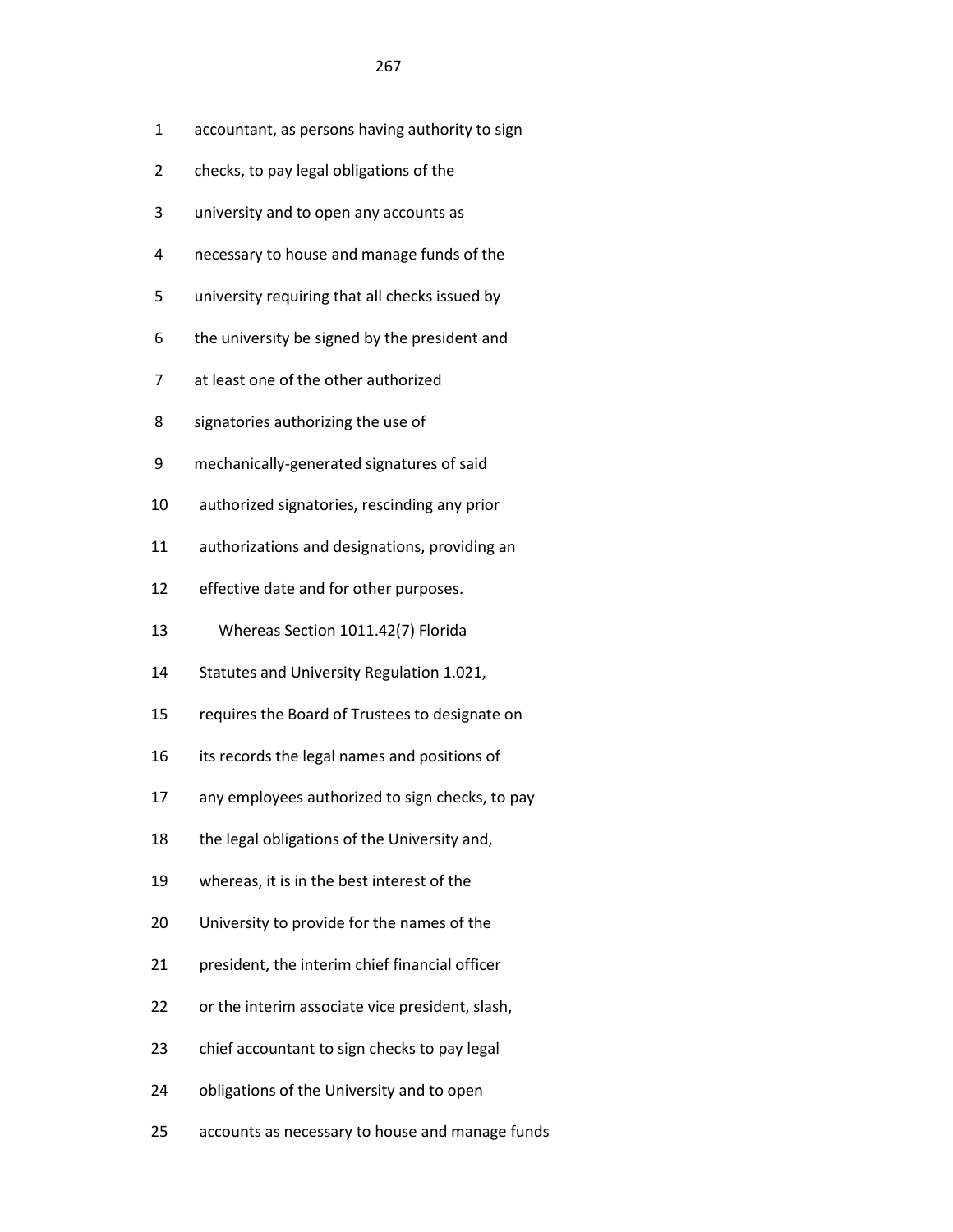| 1  | of the University.                              |
|----|-------------------------------------------------|
| 2  | And whereas, it is in the best interest of      |
| 3  | the University that all checks issued by the    |
| 4  | University be signed by the president and at    |
| 5  | least one of the authorized signatories.        |
| 6  | And whereas, it is in the best interest of      |
| 7  | the University that mechanically-generated      |
| 8  | signatures of the authorized signatories be     |
| 9  | authorized for the use of any checks issued by  |
| 10 | the University.                                 |
| 11 | Now therefore, be it duly-resolved by the       |
| 12 | Florida Agricultural and Mechanical University  |
| 13 | Board of Trustees that Section I, the Board of  |
| 14 | Trustees hereby approves and designates the     |
| 15 | following persons to sign checks to pay the     |
| 16 | legal obligations of the University and to open |
| 17 | any accounts necessary to house and manage      |
| 18 | funds of the University.                        |
| 19 | A, president, Larry Robinson; B, interim        |
| 20 | chief financial officer, Richard Schweigert; C  |
| 21 | interim associate vice president, slash, chief  |
| 22 | accountant, Archie Bouie, II, and these are     |
| 23 | known as the authorized signatories.            |
| 24 | Section II, all checks issued by the            |
| 25 | University are required to be signed by the     |

<u>268 and 268 and 268 and 268 and 268 and 268 and 268 and 268 and 268 and 268 and 268 and 268 and 268 and 268 and 268 and 268 and 268 and 268 and 268 and 268 and 268 and 268 and 268 and 268 and 268 and 268 and 268 and 268 a</u>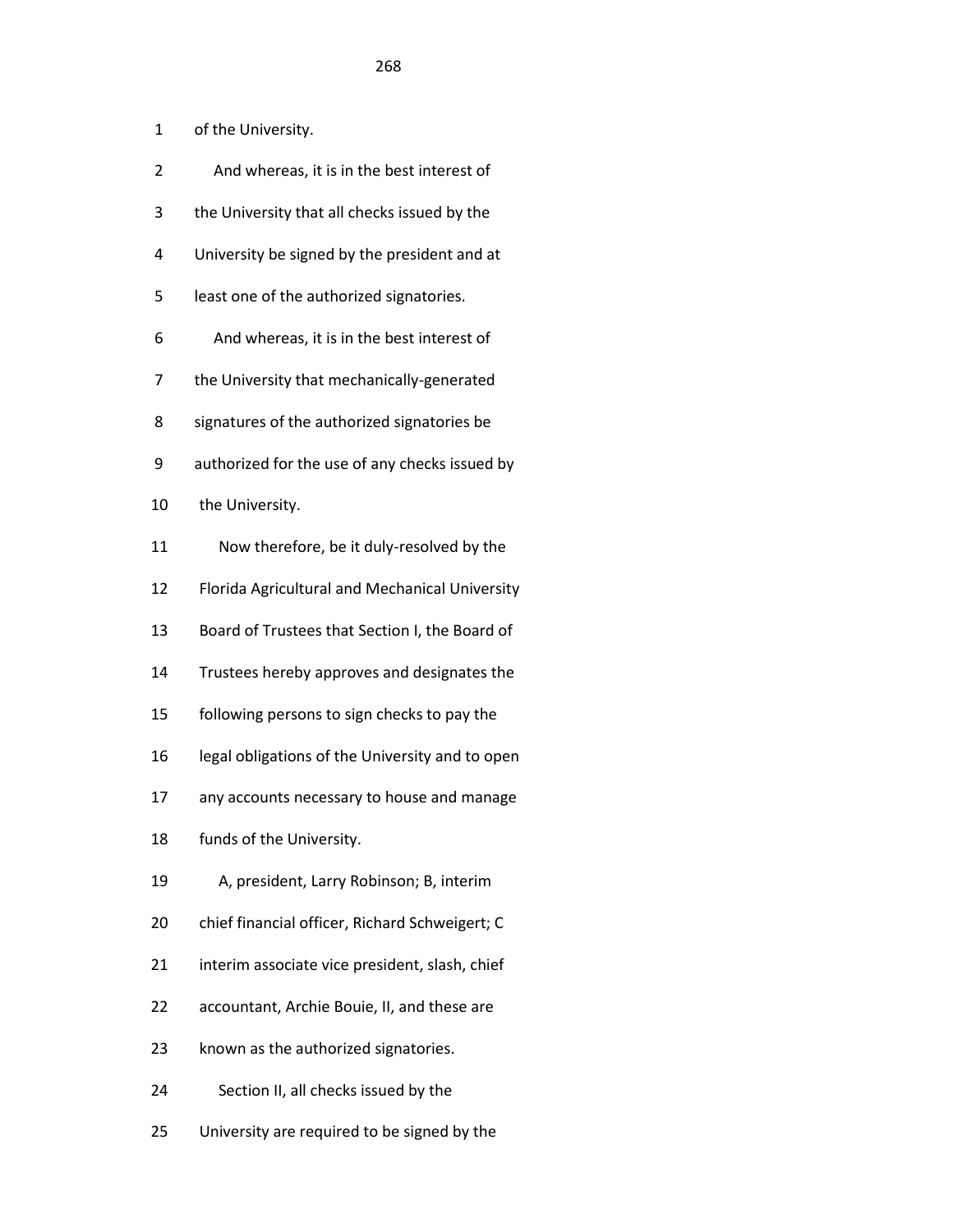- 1 president and at least one of the authorized
- 2 signatories.
- 3 Section III, any check issued by the
- 4 University may bear the mechanical-generated
- 5 signature or signatures of any authorized
- 6 signatories.
- 7 Section IV, any authorization or
- 8 designations provided to persons prior to
- 9 effective date of this resolution are
- 10 rescinded.
- 11 Section V, and for all accounts open, to
- 12 house and manage funds of the University, the
- 13 president shall provide a report to the Board
- 14 of Trustees at its regularly-scheduled meeting
- 15 after the opening of such accounts.
- 16 Section VI, the corporate secretary shall
- 17 ensure that a copy of the resolution and
- 18 Minutes of the Board of Trustees are provided
- 19 in any financial institution -- are provided to
- 20 any financial institution serving as a
- 21 depository of university funds.
- 22 Section VII, this resolution shall take
- 23 effect immediately upon passage.
- 24 TRUSTEE MOORE: Thank you, General Counsel
- 25 Wallace.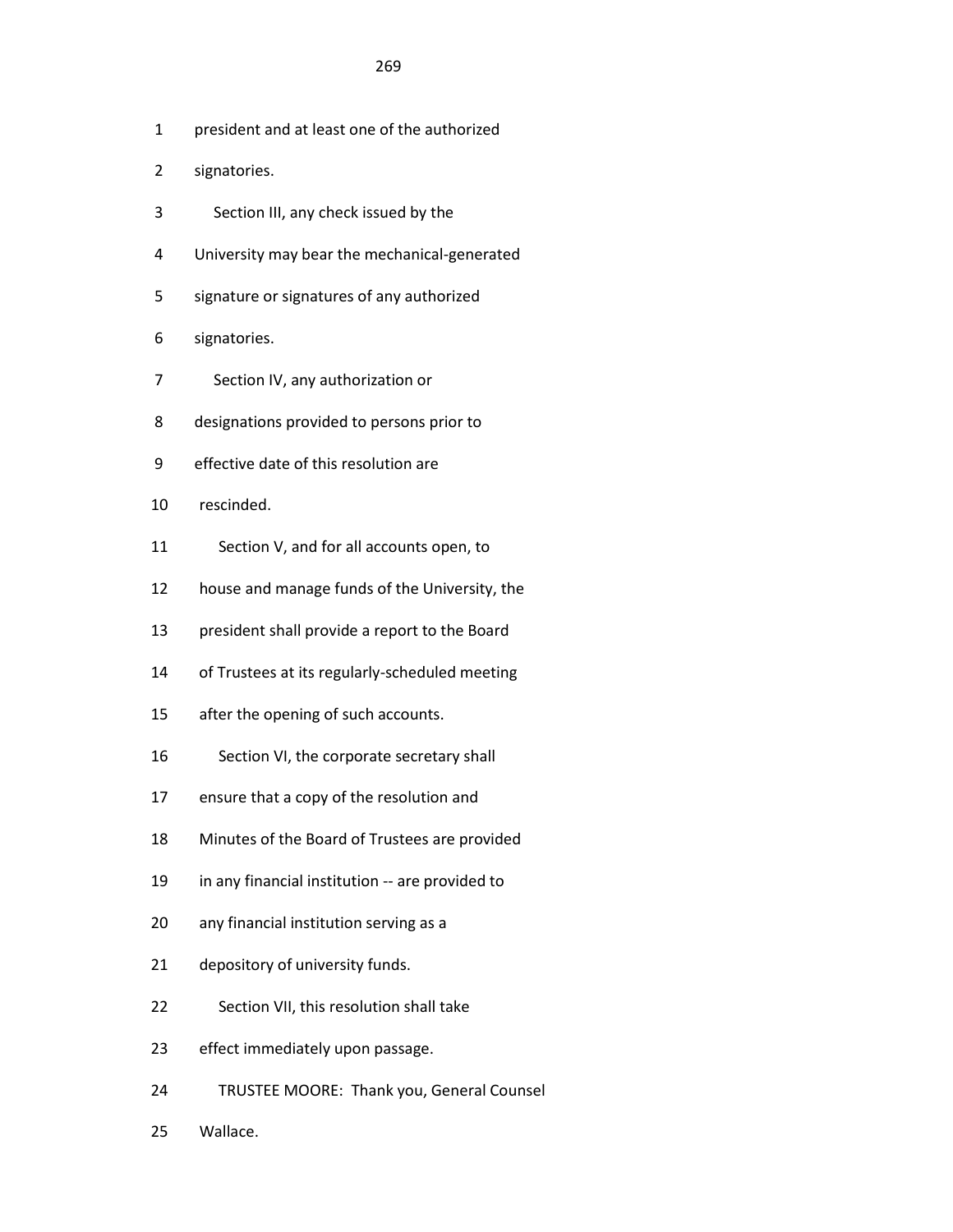- 1 Committee members, this is some of the --
- 2 actually, it's exactly what we've done in the
- 3 past when we return to transition to
- 4 acknowledge who the signature holders will be.
- 5 With that said, I trust that you all have
- 6 read the remainder of our packet.
- 7 But with this motion I've actually
- 8 accepted the approval. Is there someone who
- 9 will move for that motion?
- 10 CHAIRMAN LAWSON: So moved.
- 11 TRUSTEE MOORE: Is there a second?
- 12 TRUSTEE CARTER: Trustee Carter, second.
- 13 TRUSTEE MOORE: Thank you Trustee Carter.
- 14 And so it's been properly motioned and second
- 15 the approval of the banking resolution. All in
- 16 favor please acknowledge with the sign aye.
- 17 ALL TRUSTEES: Aye.
- 18 TRUSTEE MOORE: Opposition?
- 19 Motion carries.
- 20 The next action item is the approval of
- 21 the 2019/2020 University budget, and that will
- 22 be brought to us by interim VP Schweigert,
- 23 along with ABP Ingram.
- 24 MR. SCHWEIGERT: Good morning. Thank you,
- 25 Madam Chair.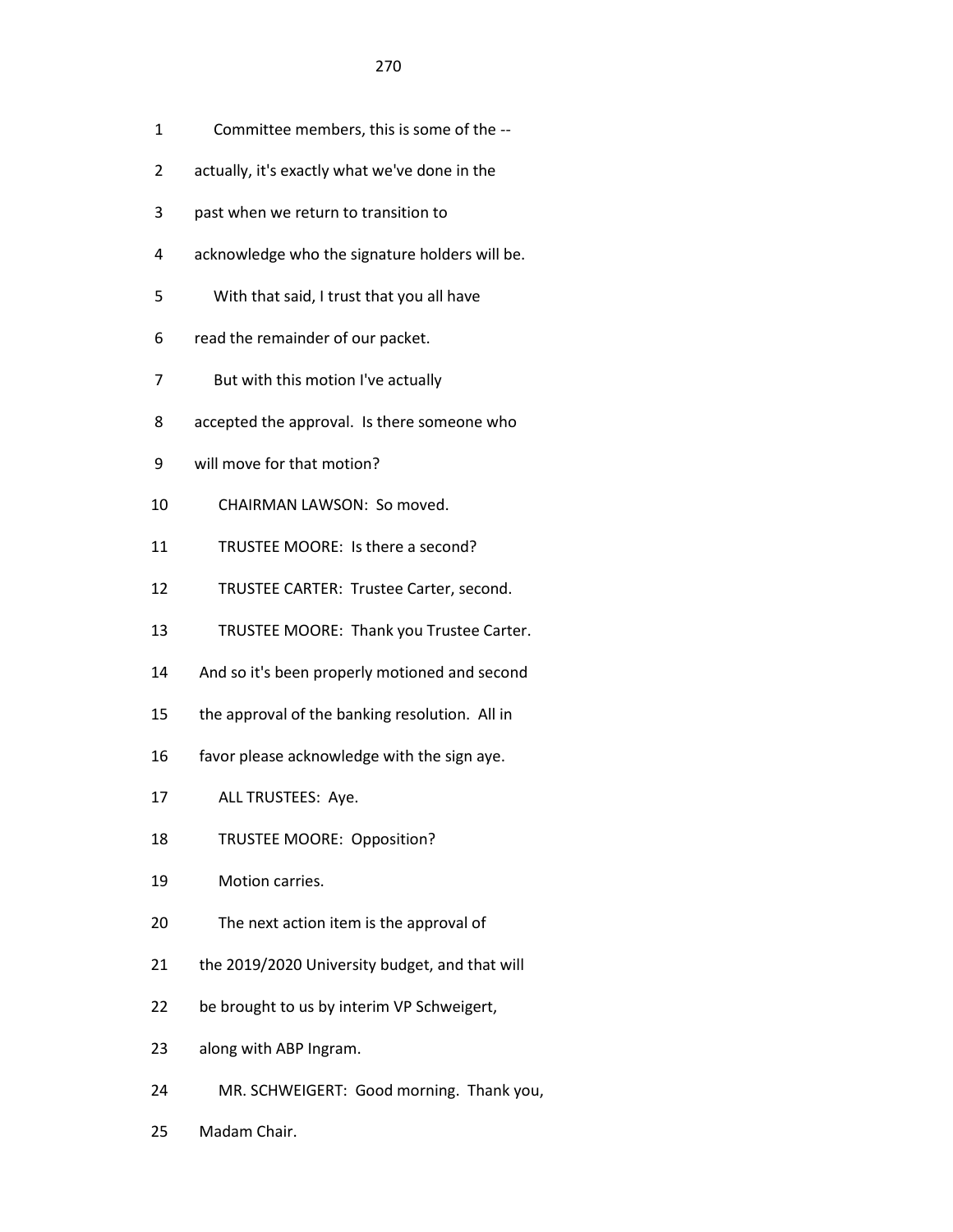- 1 I'm also going to -- if you -- with your
- 2 indulgence I'm going to ask Joyce Ingram to
- 3 also join us.
- 4 TRUSTEE MOORE: Absolutely.
- 5 MR. SCHWEIGERT: As I get up to speed, I
- 6 want to note for the board members that a lot
- 7 of work was done before I was here and it just
- 8 seemed to make sense to bring the people who
- 9 did all that work and let them talk directly
- 10 with you.
- 11 And then at the next meeting I anticipate
- 12 I will be able to step into their shoes and
- 13 take this over. But I didn't want to mess up a
- 14 meeting with you all asking me questions that I
- 15 may or may not know at this stage.
- 16 TRUSTEE MOORE: We certainly understand
- 17 and appreciate that. And ABP Ingram, I admit
- 18 my goal would be to acknowledge in our larger
- 19 meeting in Tallahassee, but certainly we're
- 20 going to acknowledge it here, as well.
- 21 Thank you for your leadership and the
- 22 effort that and covering and providing that
- 23 support to this division in the wake of waiting
- 24 on our VP Schweigert coming on board. You have
- 25 done a tremendous job and we are absolutely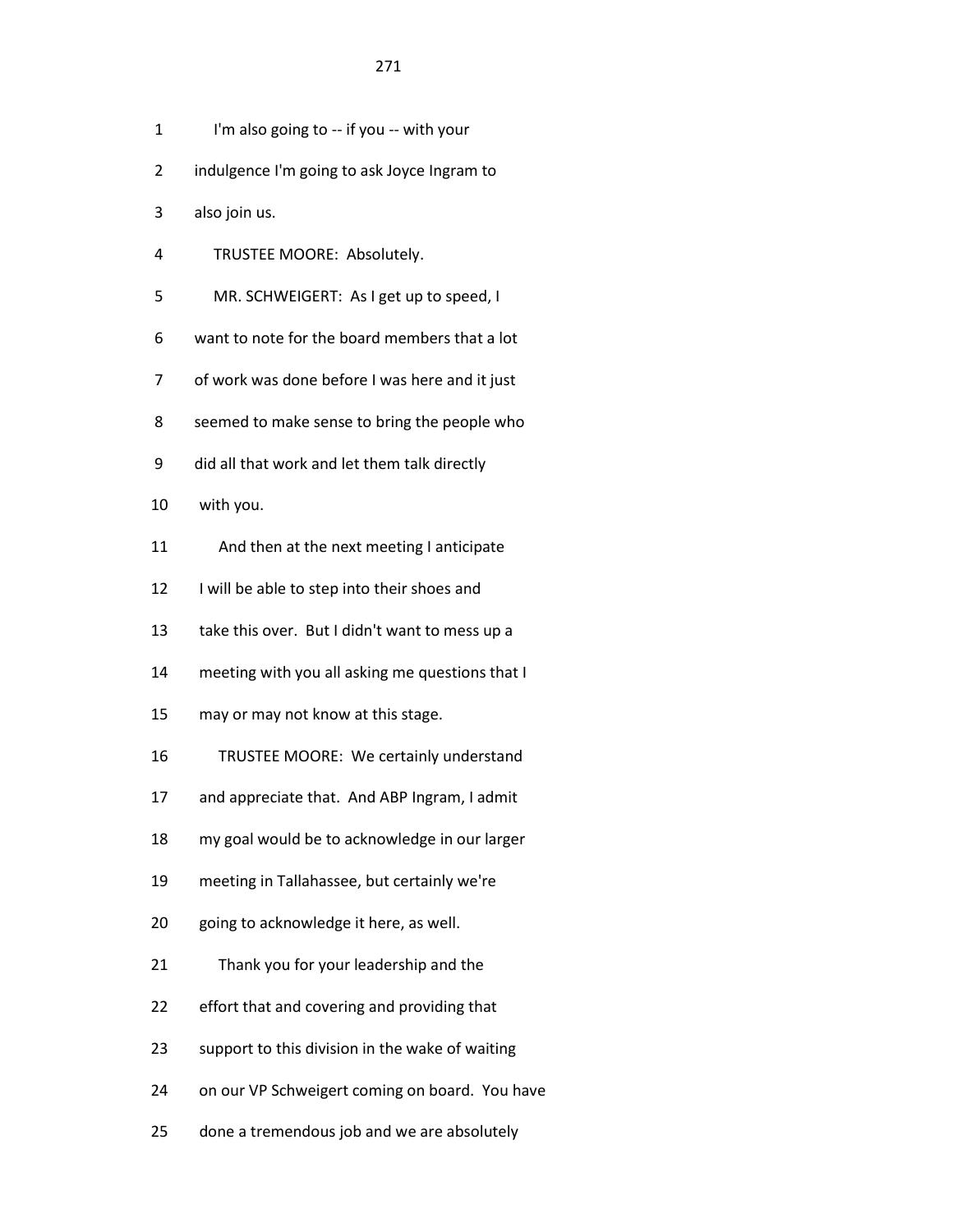- 1 indebted for the work that you did. Thank you. 2 MRS. INGRAM: You're welcome. And thank 3 you for the opportunity. 4 During the June BOT meeting we presented 5 and you approved the University's preliminary 6 operating budget for fiscal year 20/19, 20/20. 7 The purpose of this quick overview today 8 will be to gain your approval for the fiscal 9 2019/2020 final operating budget. 10 The final operating budget -- 11 MRS. BARGE-MILES: Excuse me. Mrs. 12 Ingram, if you could speak up? They're having 13 a hard time hearing you on the phone. 14 MRS. INGRAM: Okay. The final operating 15 budget can be found on Page 14 of your 16 materials and accounts for increases in 17 education and general funds, contracts and 18 grants funds, auxillary enterprises and 19 athletics. 20 And I believe we've had a discussion and 21 will have more discussion in the special 22 committee on athletics. 23 The information that has changed from the 24 document that you have received is an
- 25 adjustment of \$210,770 which reflects a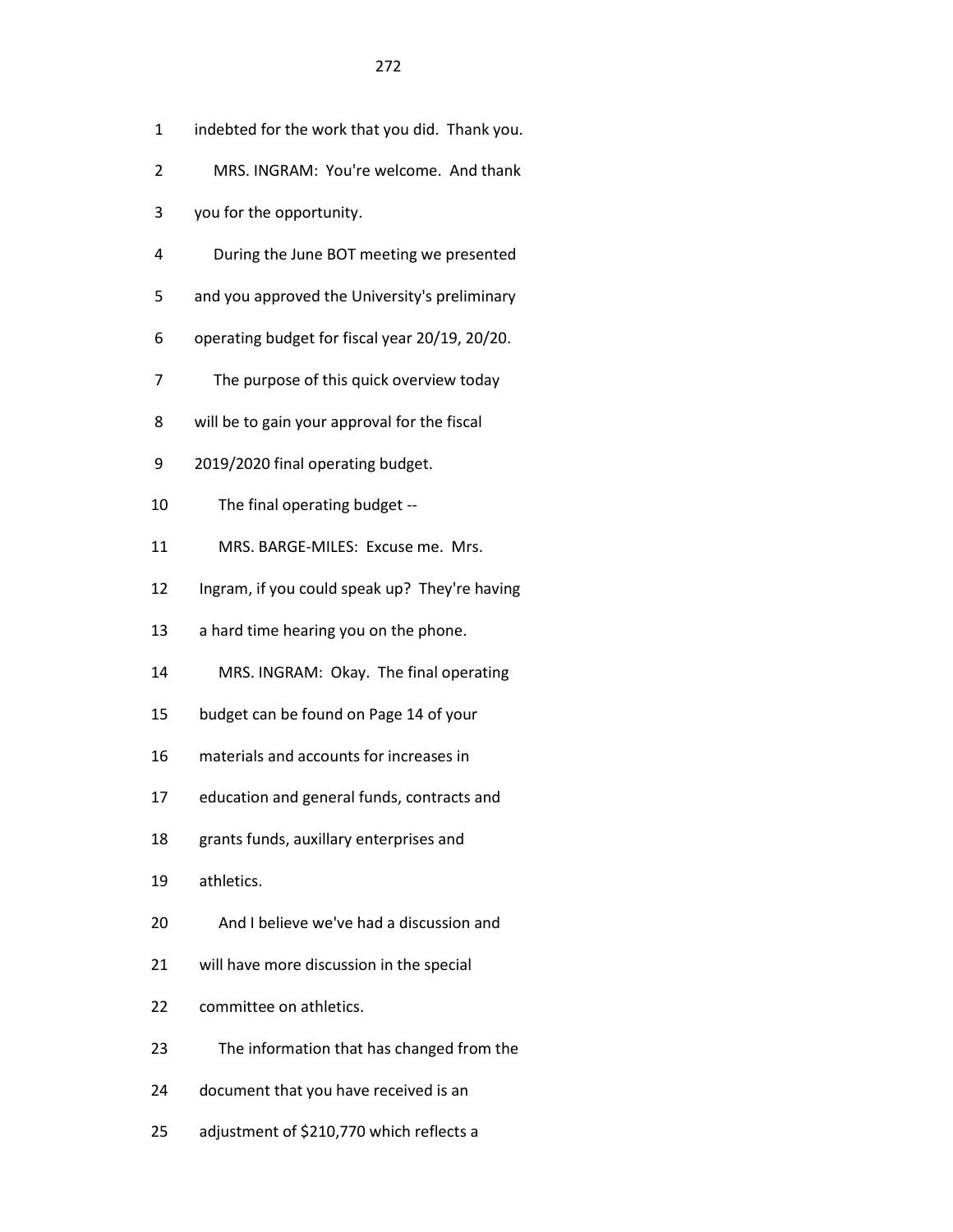- 2 insurance for our employees.
- 3 This adjustment will become a permanent
- 4 change to the University's base ENG funding
- 5 which is \$190,000.
- 6 MR. SCHWEIGERT: Million.
- 7 MRS. INGRAM: Excuse me. \$190,645,000.
- 8 The ENG base budget is reflected on Page 9 of
- 9 your materials. Each university's base funding
- 10 for risk management insurance has been adjusted
- 11 to align with the actual 2019/2020 ENG premium
- 12 invoices as provided to the Board of Governor's
- 13 staff by the Division of Risk Management.
- 14 Any questions regarding that information?
- 15 CHAIRMAN LAWSON: Mrs. Ingram, I want to
- 16 make sure I'm following. So the only thing
- 17 that changed from the preliminary view was the
- 18 risk management insurance?
- 19 MR. SCHWEIGERT: No.
- 20 MRS. INGRAM: No. The final operating
- 21 budget was also impacted in accounts for
- 22 increases as it relates to education and
- 23 general funds, contract and grants funds and
- 24 then auxillary enterprises and athletics.
- 25 The ENG portion of the budget is the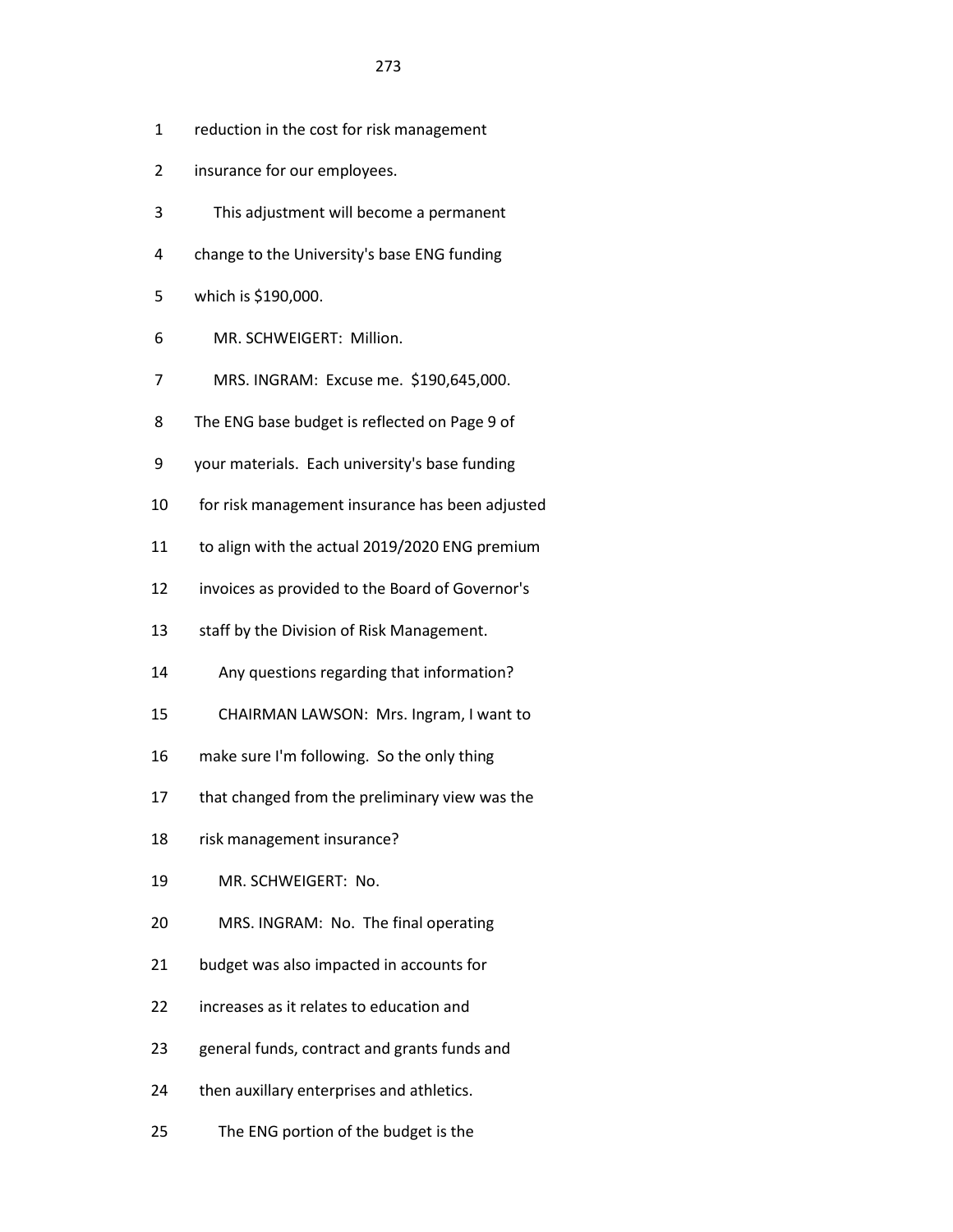- 1 \$190,645,000. That amount was impacted by an
- 2 adjustment of \$210,770, and that does reflect a
- 3 reduction in the cost for risk management
- 4 insurance for our employees.
- 5 TRUSTEE MOORE: So committee members, as
- 6 you're reviewing the material, one item that I
- 7 want to bring to everybody's attention, as I
- 8 understand, that it was quite a conversation
- 9 relative to athletics and the increase there.
- 10 MRS. INGRAM: Yes.
- 11 TRUSTEE MOORE: So I would like for staff
- 12 to talk about that because we need to know,
- 13 open eyes, on what this item is and get your
- 14 feedback.
- 15 So ADP Ingram, if you can specifically
- 16 talk about that item?
- 17 CHAIRMAN LAWSON: Just a point of
- 18 clarification. We can do it now or it is
- 19 planned to be a part of the athletics update.
- 20 So it's your call, Madam Chair.
- 21 TRUSTEE MOORE: Yeah, absolutely. Because
- 22 this is budget approval for the committee
- 23 overall.
- 24 So Mr. Chair, I would ask that we --
- 25 CHAIRMAN LAWSON: I mean, it's your call.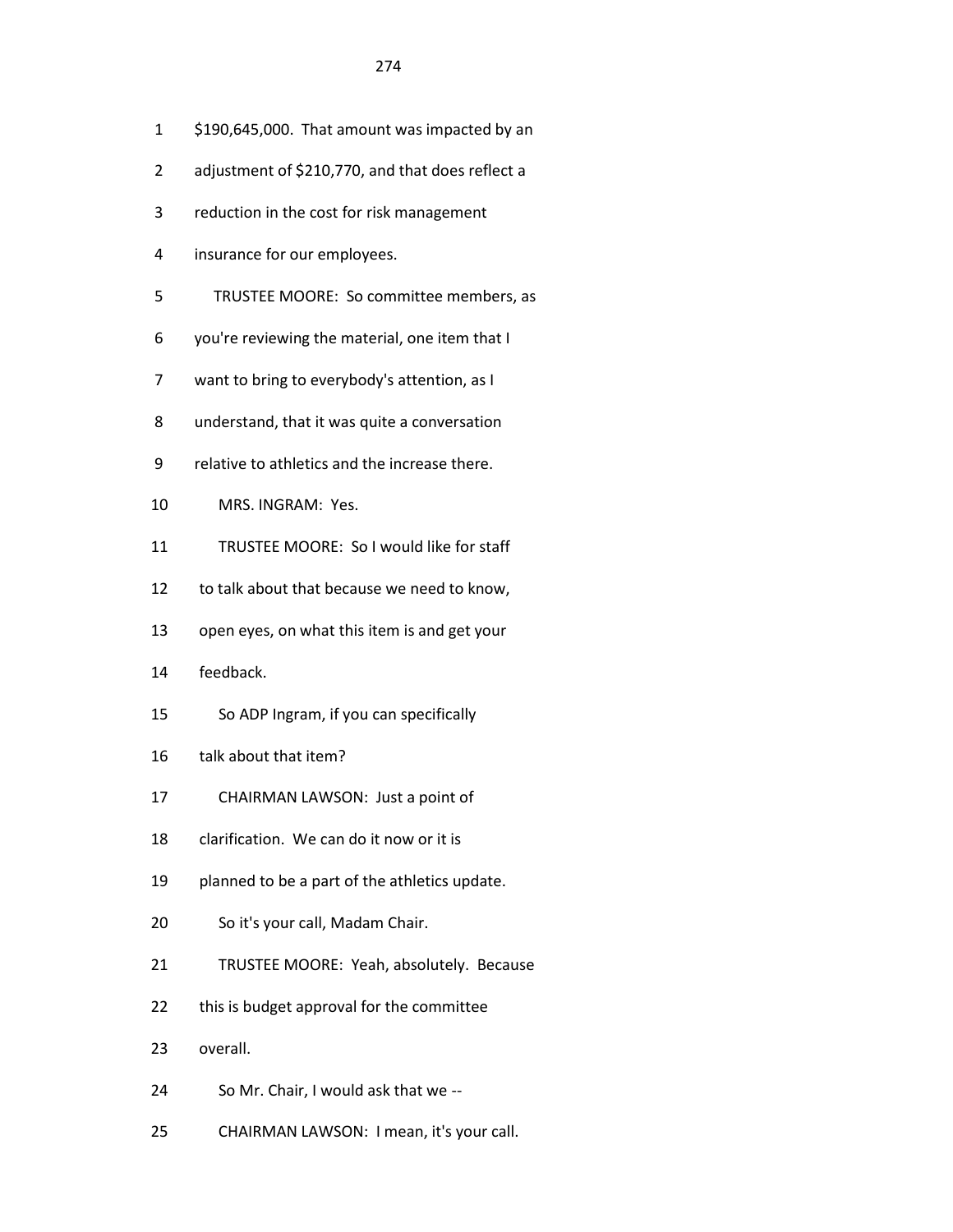| 1  | If you need to see it here, we can do it here. |
|----|------------------------------------------------|
| 2  | TRUSTEE MOORE: Trustee Washington?             |
| 3  | TRUSTEE WASHINGTON: Sorry. I have a            |
| 4  | general question. How is it -- I think we have |
| 5  | maybe a structural issue here. If we have      |
| 6  | athletics we obviously have approved -- the    |
| 7  | budget committee has to approve the athletic   |
| 8  | budget as part of the overall budget.          |
| 9  | I don't know a point where we should have      |
| 10 | done athletics before this so that we could    |
| 11 | have actually had the information. You could   |
| 12 | have had the information. I'm not on the       |
| 13 | committee, but it seems a little bit           |
| 14 | counterintuitive that we have the athletic     |
| 15 | committee outstanding, but it is part of what  |
| 16 | you guys are about to approve. And there's a   |
| 17 | substantive increase in here that we haven't   |
| 18 | necessarily understood fully.                  |
| 19 | TRUSTEE MOORE: Well, I would offer, and I      |
| 20 | appreciate your comments on that, relative to  |
| 21 | order and chair. I think you probably want to  |
| 22 | weigh in, as well.                             |
| 23 | CHAIRMAN LAWSON: Yeah. It's probably --        |
| 24 | this time it is probably backwards, because    |
|    |                                                |

25 traditionally when we come in for our athletic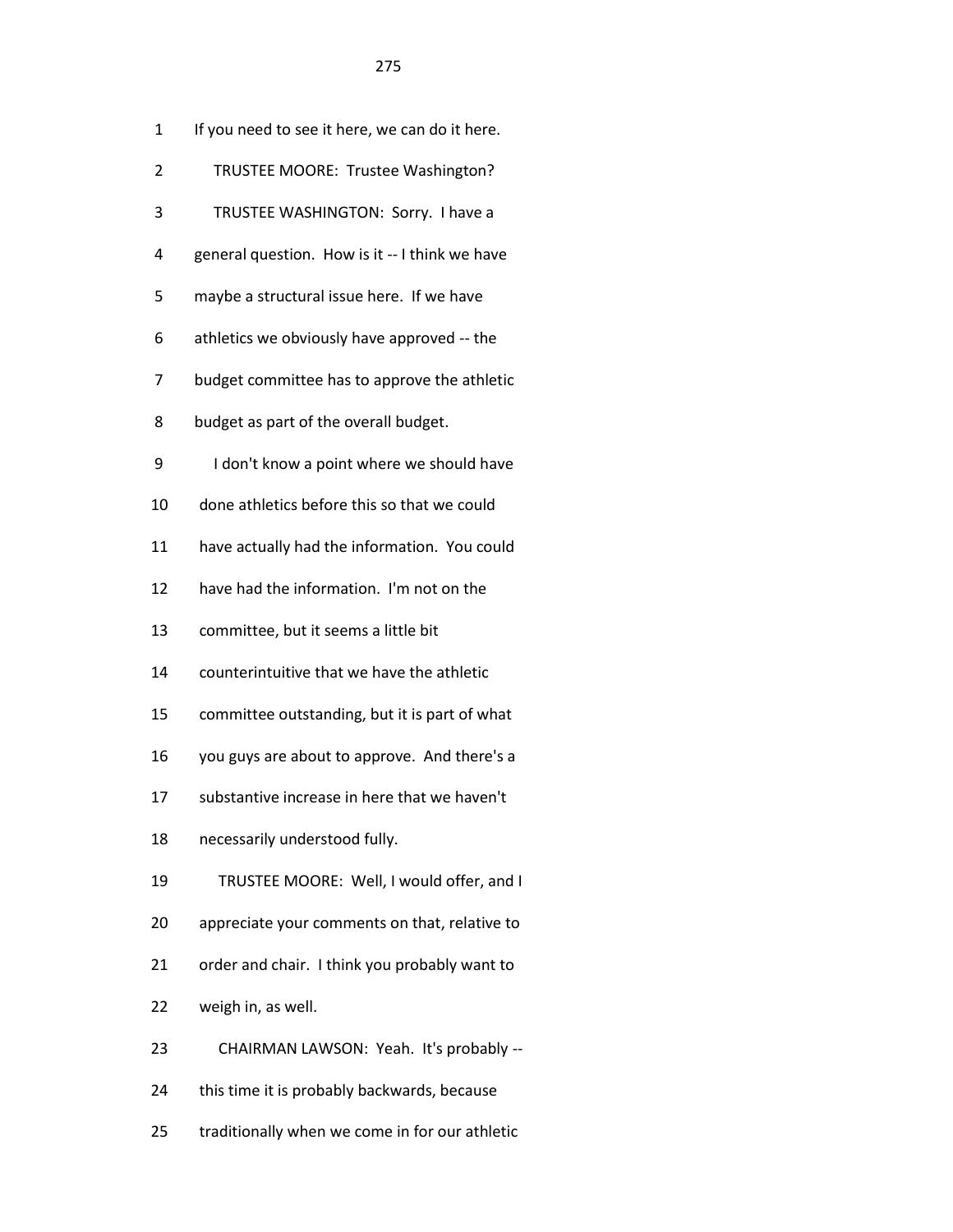- 1 update the budget's already been approved and
- 2 we're providing revenue updates versus budget
- 3 and expenditures.
- 4 Today we were prepared not only to do
- 5 that, but we were also prepared to go into
- 6 detail around the audit findings.
- 7 So it probably does feel a little backward
- 8 today because, again, traditionally we're
- 9 coming in post-approval of the operating
- 10 budget, which athletics is a piece of.
- 11 TRUSTEE DORTCH: The solution may be to
- 12 include the budget, excluding the athletic, and
- 13 then that can be as an addendum after the
- 14 report comes in.
- 15 TRUSTEE MOORE: Absolutely. Absolutely.
- 16 Thank you, Trustee Dortch.
- 17 CHAIRMAN LAWSON: Is that acceptable?
- 18 Because -- again, because we're at the
- 19 beginning of the academic year, we're typically
- 20 providing updates after the budget's already
- 21 been approved.
- 22 TRUSTEE WASHINGTON: And I think part of
- 23 our general structure hasn't been to key in on
- 24 this specific budget as part of the overall
- 25 bundle. And I think given the situation and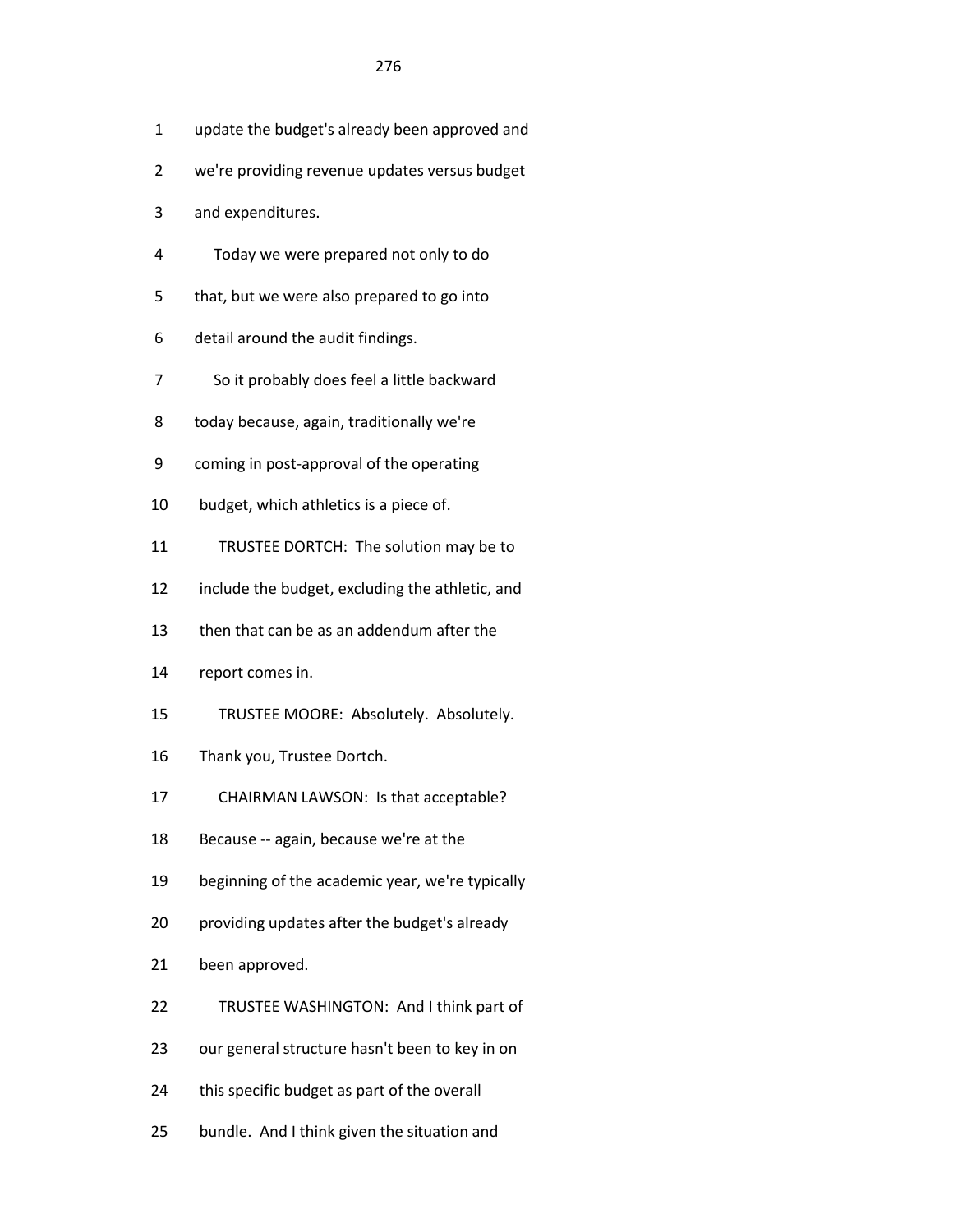- 1 circumstances we now have to figure out how
- 2 we're going to intentionally call this into,
- 3 and where this fits in, in our overall
- 4 expenditures. That's where I'm going with
- 5 this.
- 6 TRUSTEE MOORE: Absolutely, Trustee
- 7 Washington, in that this is part of the overall
- 8 budget --
- 9 TRUSTEE WASHINGTON: Which we approve.
- 10 TRUSTEE MOORE: -- so it must reside in
- 11 the budget committee. So, absolutely.
- 12 I brought that to your attention because,
- 13 again, it is an item of interest. And we want
- 14 to make sure that we're doing it now and it's
- 15 not separate and apart from.
- 16 With that said, honoring and, thank you,
- 17 Trustee Dortch, again, for the recommendation,
- 18 is there someone who would put forward the
- 19 approval of the operating budget with the
- 20 pulling out exclusion, taking away the athletic
- 21 budget for other conversation?
- 22 Committee members.
- 23 CHAIRMAN LAWSON: I'd offer a motion --
- 24 TRUSTEE MILLS: This is Trustee Mills. I
- 25 have just a quick question for you.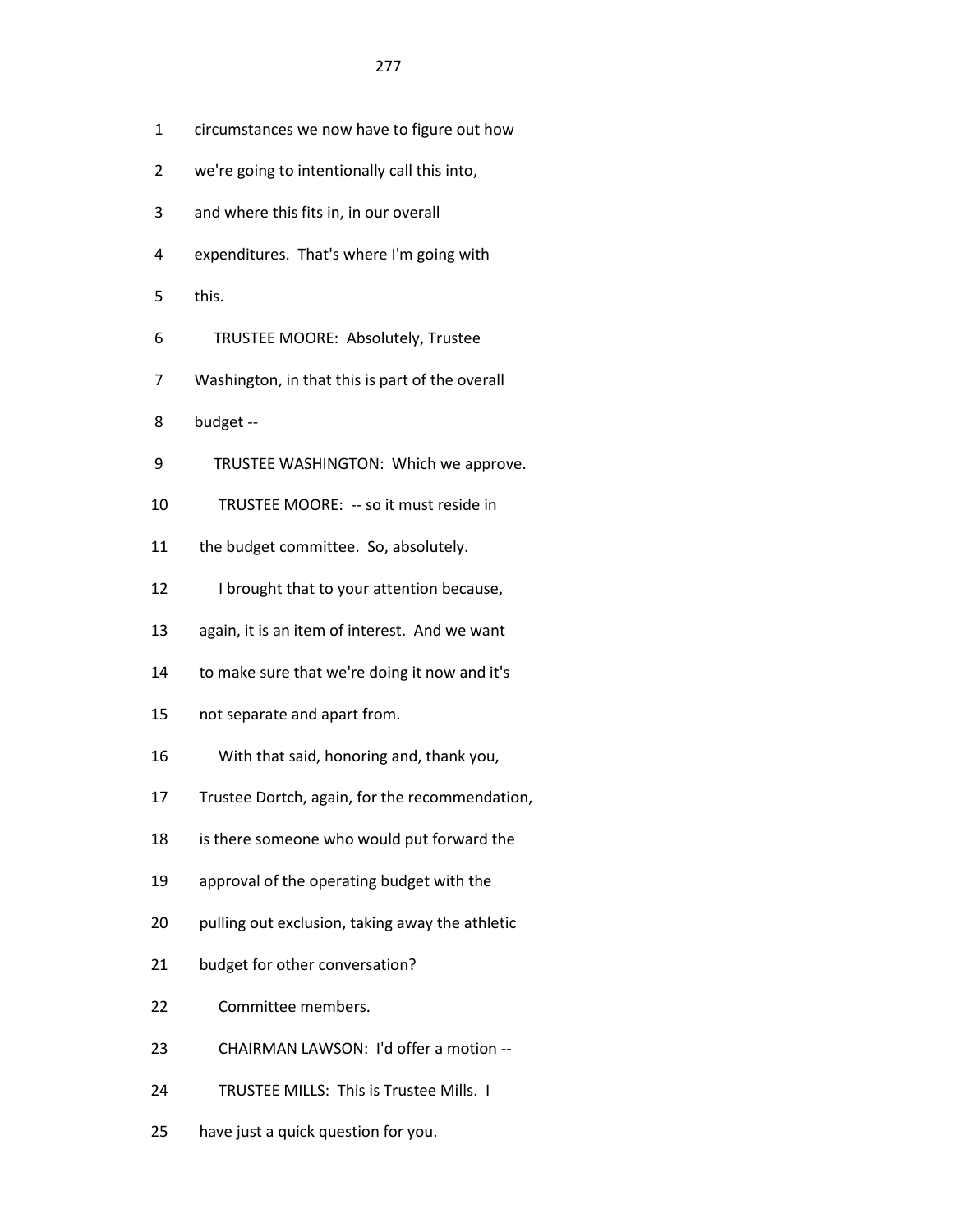- 2 concern about pulling it out is that I'm a
- 3 little unsure of the sources of the incremental
- 4 funds at this point. And what part of the
- 5 preliminary budget -- where would the money
- 6 come from for the budget?
- 7 TRUSTEE MOORE: That's the question that
- 8 we'll be posing, and I wanted to make sure that
- 9 we were open eyes through our finance and
- 10 budget committee.
- 11 So that's why we're taking it out so that
- 12 information will be provided during the
- 13 athletics committee, and then we would pick
- 14 this particular item, this portion of the
- 15 budget back up.
- 16 So what the approval -- or the motion that
- 17 I'm asking for would be, for right now, is all
- 18 the other items as presented, excluding
- 19 athletic line item.
- 20 TRUSTEE REED: Madam Chair, I think the
- 21 point that Trustee Mills is making is that if
- 22 we make a decision on the athletics,
- 23 independent of the other items, we don't know
- 24 if we're making a decision that's negatively or
- 25 positively impacting those items, because we're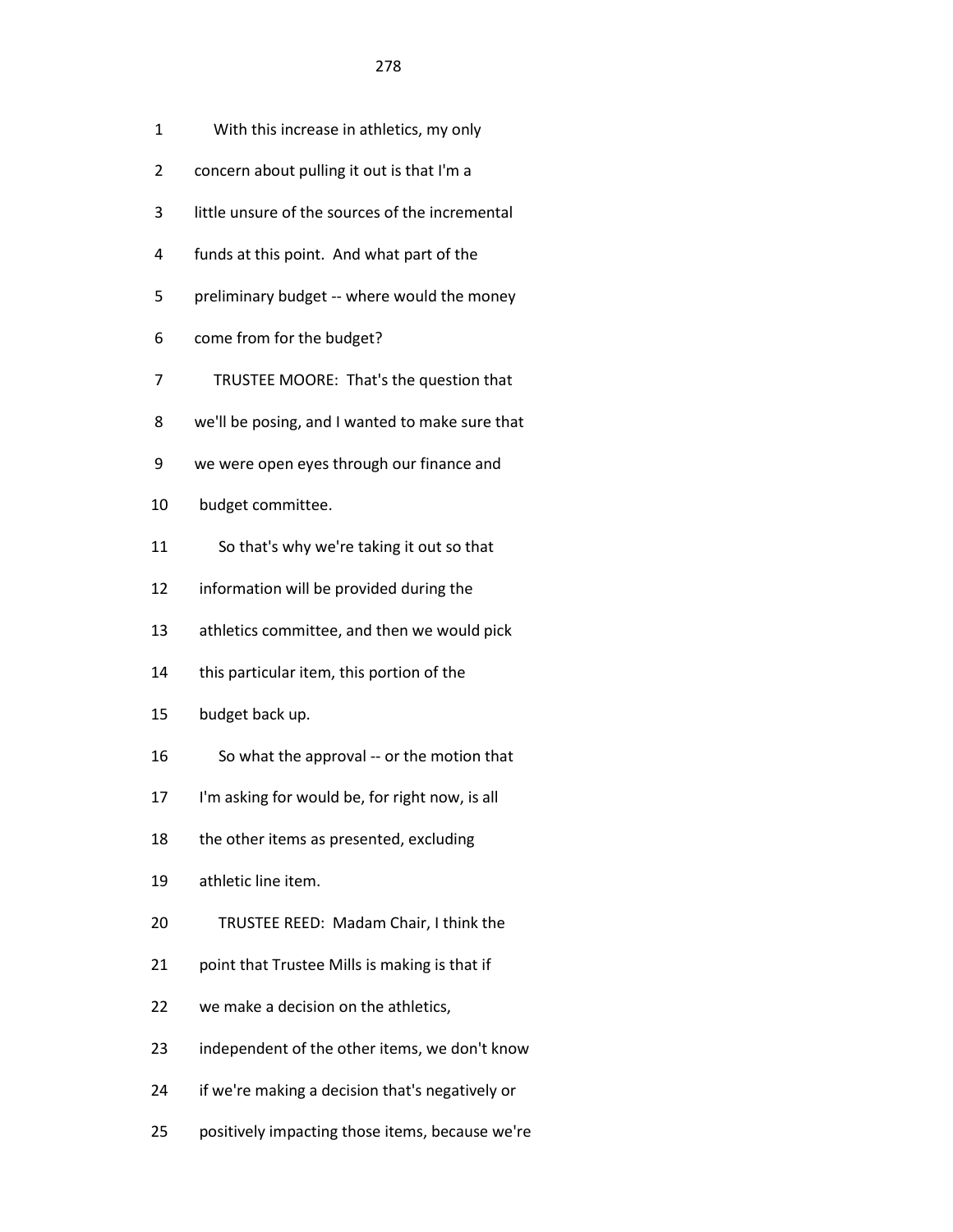- 1 taking that one out.
- 2 So not looking at it in its totality, that
- 3 will give us a clear understanding of where the
- 4 funds are moving to be able to allocate those
- 5 incremental funds to support the athletics.
- 6 TRUSTEE MOORE: Okay. The question --
- 7 TRUSTEE REED: Yes.
- 8 TRUSTEE MOORE: Absolutely. So again.
- 9 TRUSTEE MILLS: It impacts -- it's impacts
- 10 other line items of the budget, that's exactly
- 11 my point.
- 12 TRUSTEE MOORE: Thanks Trustee Mills.
- 13 Chair Lawson?
- 14 CHAIRMAN LAWSON: Well, no, what I was
- 15 going to offer is a -- I think Matt was about
- 16 to offer a motion, and I would offer -- if he
- 17 is, I would offer a friendly amendment, and
- 18 that is, we can review this for information
- 19 now, go through the athletics discussion and
- 20 then bring the entire budget into the full
- 21 board meeting for vote.
- 22 TRUSTEE MOORE: Absolutely. So with that
- 23 said, ABP Ingram, you have done somewhat of a
- 24 walk-through, but we will save the remainder,
- 25 it sounds like, for the piece that's in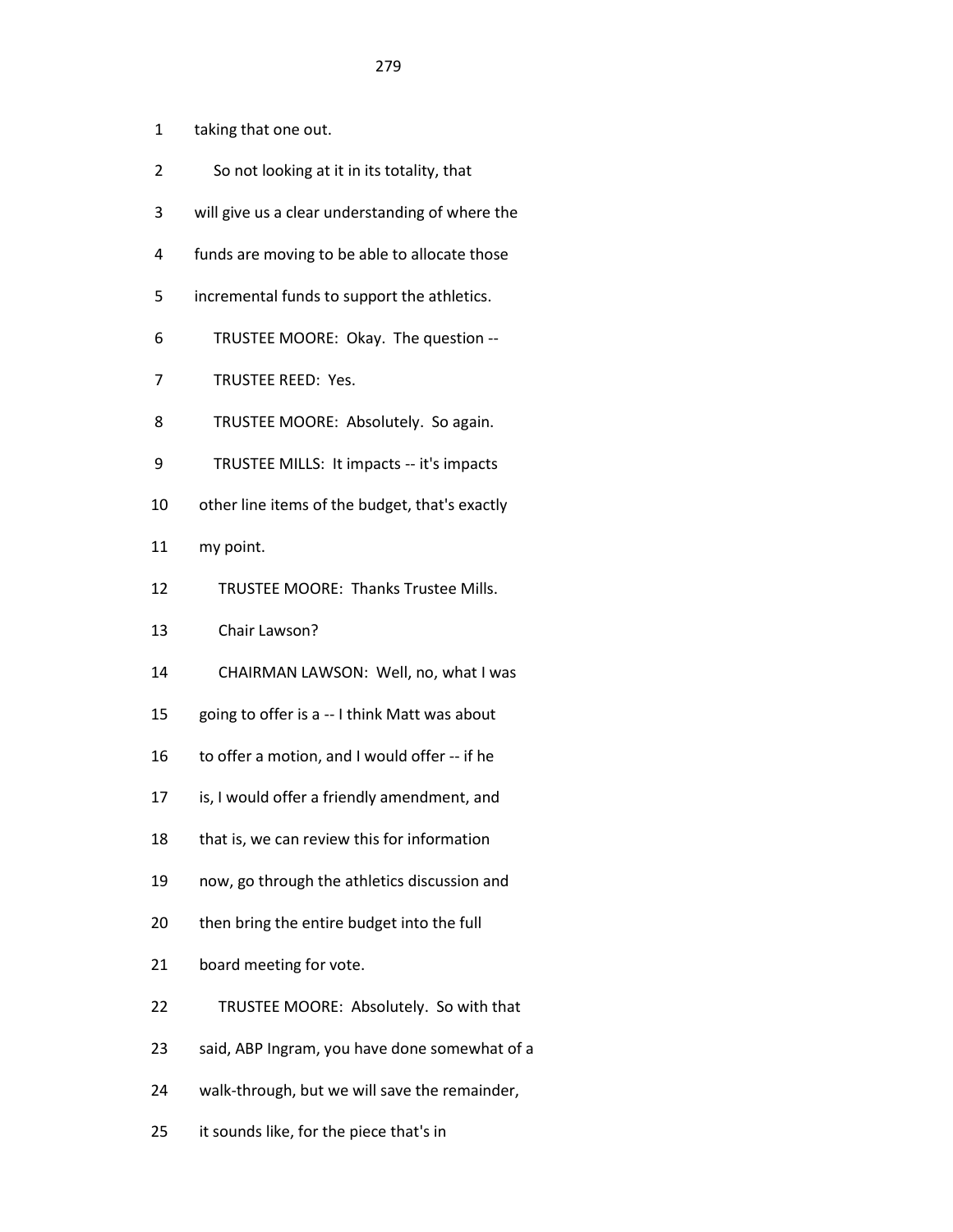- 1 question for us, the athletic piece, for the
- 2 athletics committee and this item then move
- 3 over as just information.
- 4 CHAIRMAN LAWSON: So my guess to -- what I
- 5 would officially is offer a motion that we go
- 6 through this as an informational item, taking a
- 7 full vote and the full board meeting after a
- 8 complete review of the athletics budget.
- 9 And that way, to everyone's point, you've
- 10 got the view of how athletics will impact this
- 11 total picture that we're looking at.
- 12 TRUSTEE MOORE: Is there a second?
- 13 TRUSTEE REED: I second it.
- 14 TRUSTEE MOORE: Okay. So it's been
- 15 properly motioned and seconded that the
- 16 approval of the final 2019/2020 budget be moved
- 17 to an information item.
- 18 All those in favor, please acknowledge and
- 19 sign with aye.
- 20 ALL TRUSTEES: Aye.
- 21 TRUSTEE MOORE: Opposition?
- 22 Thank you. The motion carries.
- 23 So we have before us information items.
- 24 The first information item of course being
- 25 carried forward in the Legislative session, so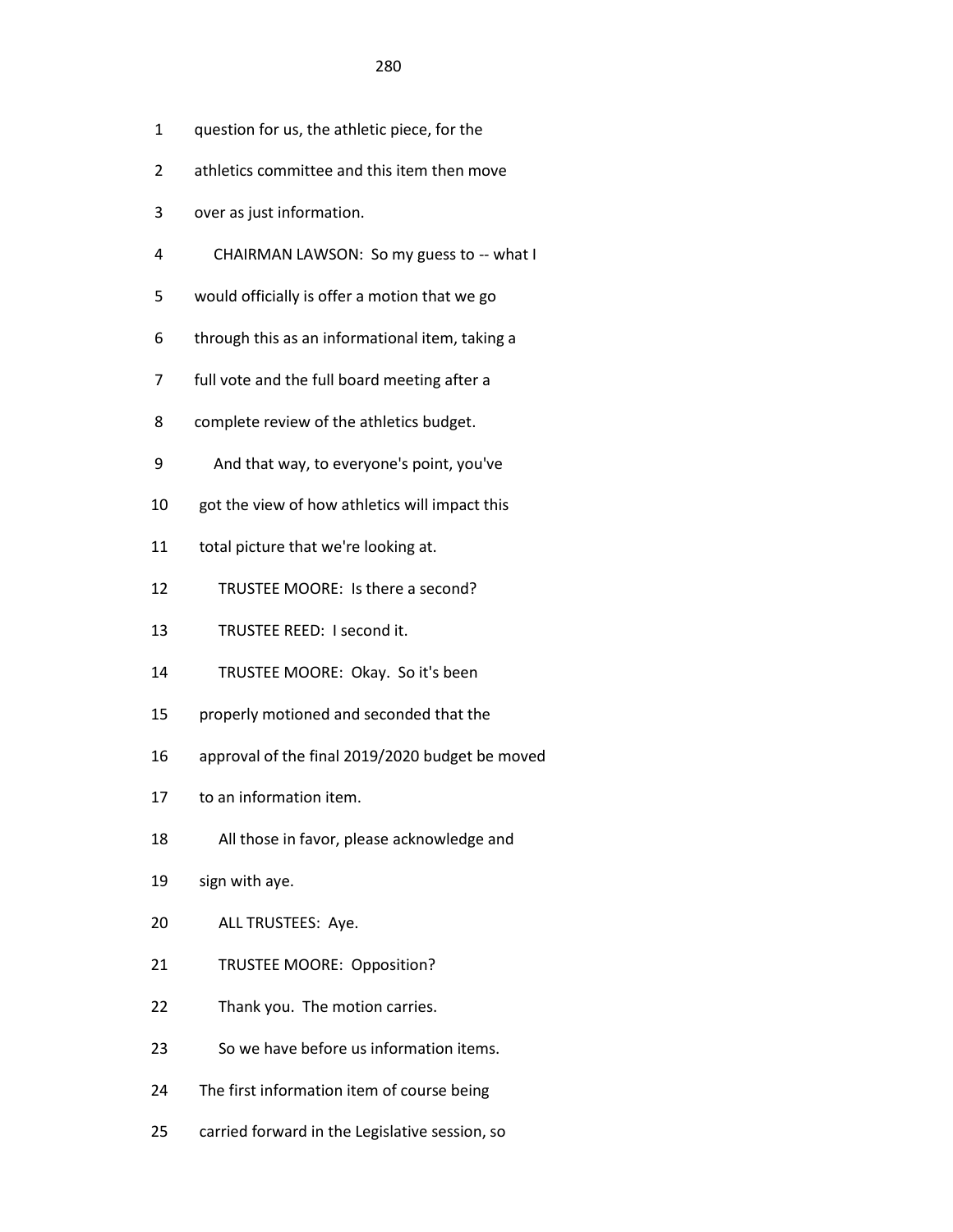- 1 that's interim VP Schweigert and ABP Ingram and
- 2 ABP Bouie.
- 3 MRS. INGRAM: Did you want to talk about
- 4 the reallocation enhancements, as well, or just
- 5 the carry forward?
- 6 TRUSTEE MOORE: Let's go ahead and move
- 7 through each of the items.
- 8 MRS. INGRAM: Okay. So the next item then
- 9 will be the reallocation --
- 10 TRUSTEE MOORE: Uh-huh.
- 11 MRS. INGRAM: -- enhancements. So I now
- 12 direct your attention to Pages 11 and 12 of
- 13 your materials.
- 14 The 5 percent reduction previously imposed
- 15 by the Board of Trustees for the president
- 16 remains at \$7 million.
- 17 The president, along with the University
- 18 budget counsel, identified two options. It is
- 19 our recommendation that you adopt option one,
- 20 which is reflected on Page 11, with the
- 21 understanding that it is contingent on whether
- 22 or not there will be another goal and objective
- 23 for the president for a 5 percent reduction.
- 24 Option one does allow funding of immediate
- 25 critical needs to support audit and compliance,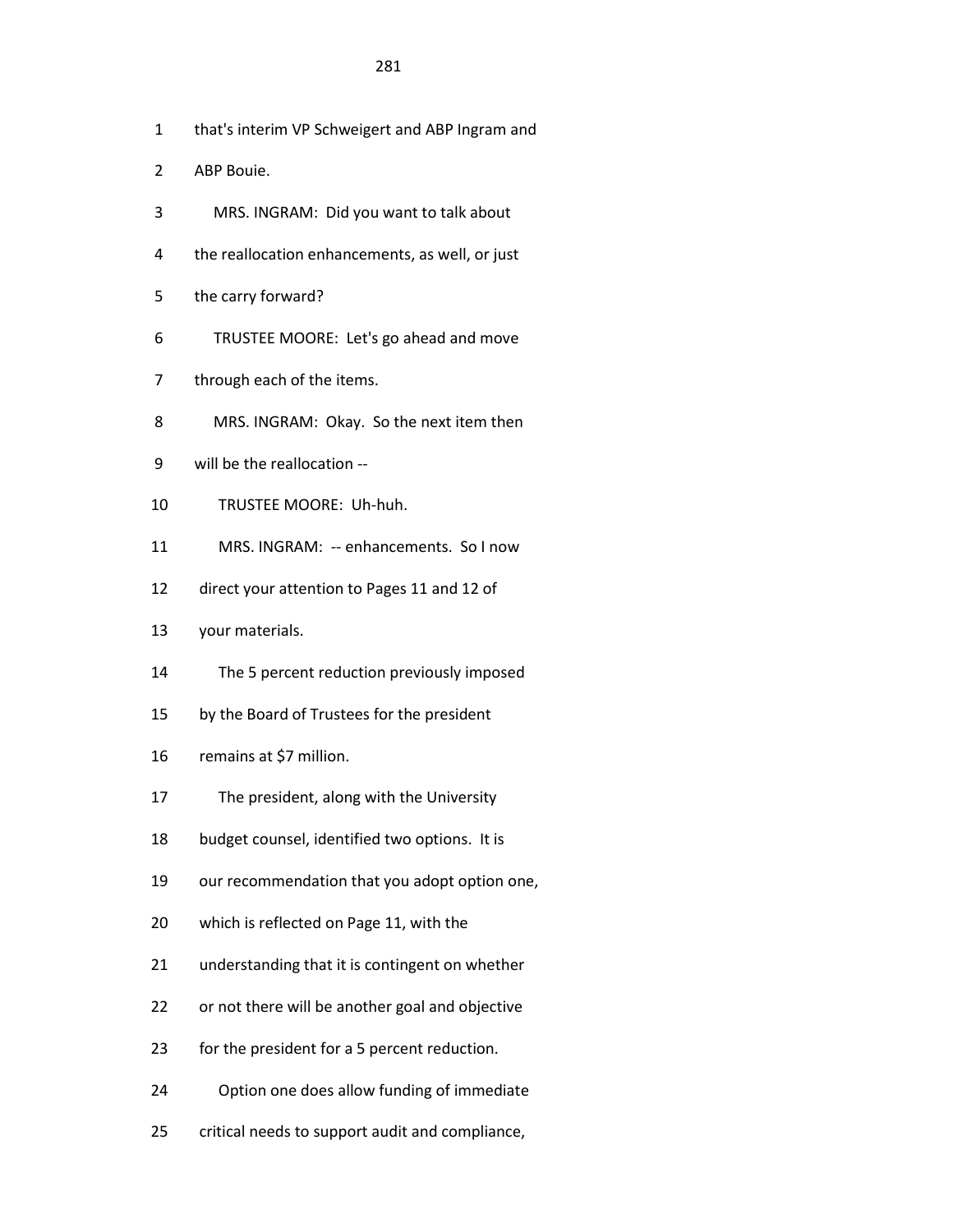- 1 student success, immediate needs of the College
- 2 of Engineering, faculty and staff retention and
- 3 funds of minor projects for which the
- 4 University received no funding for this fiscal
- 5 year.
- 6 That concludes my sharing of information
- 7 regarding reallocation enhancements and the
- 8 recommendation to adopt option one.
- 9 If there are no further questions --
- 10 TRUSTEE REED: This is an informational
- 11 item.
- 12 TRUSTEE MOORE: So again, Joyce, these
- 13 were on the information items?
- 14 MRS. INGRAM: Yes.
- 15 TRUSTEE MOORE: Okay. So we wouldn't be
- 16 adopting -- yeah, adopting it -- well, because
- 17 this is just informational.
- 18 MRS. INGRAM: Yes, ma'am.
- 19 TRUSTEE MOORE: Okay. So if you'll then
- 20 transition us to the next item.
- 21 MRS. INGRAM: The carry forward?
- 22 TRUSTEE MOORE: Yes. Uh-huh.
- 23 MRS. INGRAM: Thank you. On March 6th,
- 24 2019 the Board of Trustees approved an
- 25 \$8.8 million carry-forward budget for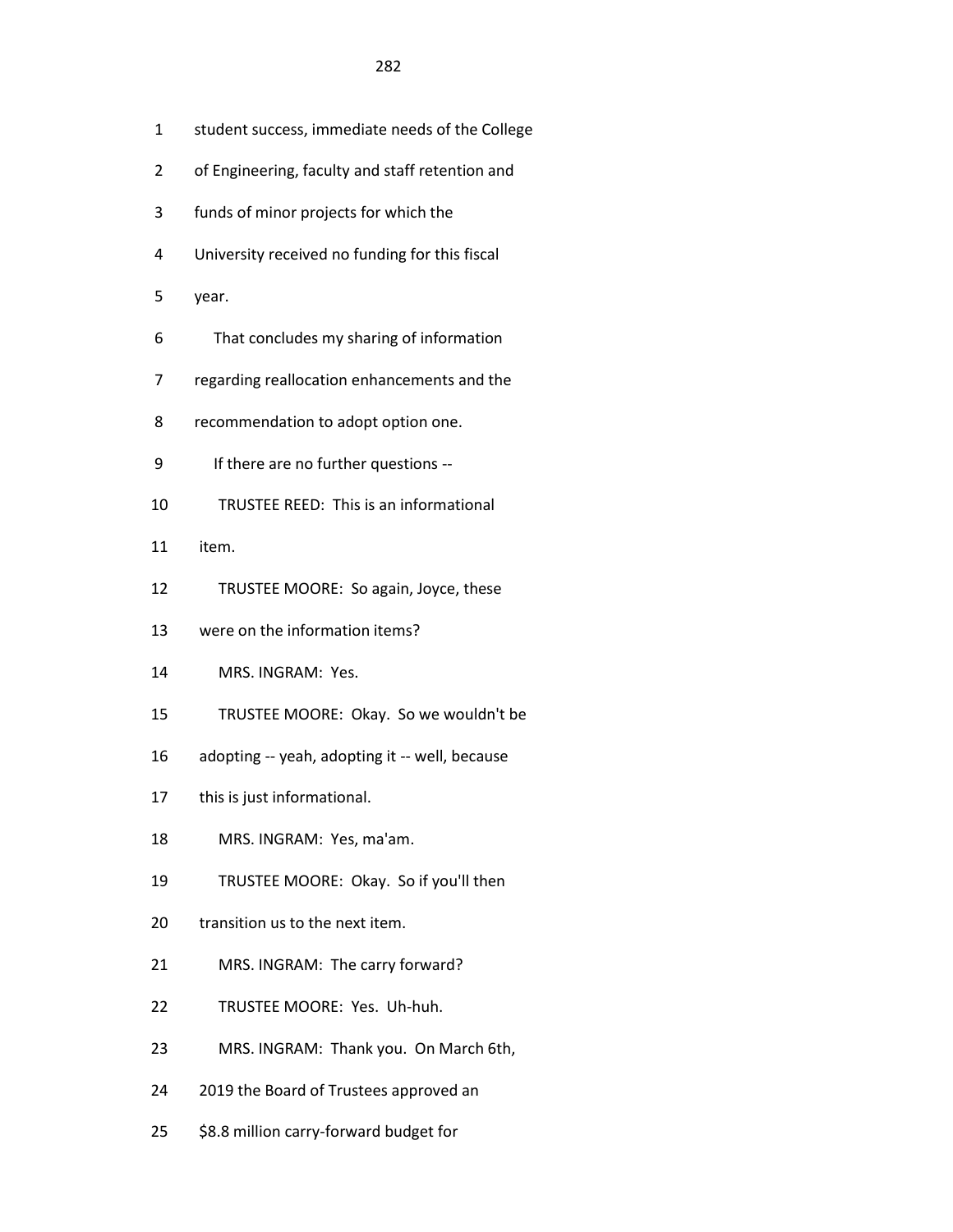- 1 distribution to the University to fund key
- 2 initiatives related to facilities and research
- 3 infrastructure enhancements and student
- 4 services support.
- 5 Of the 8.8 million carry-forward budget,
- 6 \$1 million was expended to support the
- 7 facilities infrastructure, and that is, as it
- 8 relates to campus-wide electrical distribution
- 9 upgrade.
- 10 And \$200,000 was expended for software and
- 11 technology upgrades to enhance tracking of
- 12 student progression.
- 13 MR. ROBINSON: It's not in the packet.
- 14 TRUSTEE WASHINGTON: It's not in the
- 15 packet.
- 16 TRUSTEE MOORE: Oh, it's a verbal. Okay.
- 17 I got you. Oral information.
- 18 MRS. INGRAM: Right. I think -- may I
- 19 continue?
- 20 TRUSTEE MOORE: Yes, ma'am.
- 21 MRS. INGRAM: Due to pending Legislative
- 22 changes related to reserve amount requirement
- 23 increased in a previous 5 percent statutory
- 24 reserves to a new 7 percent requirement, the
- 25 University was asked to cease spending until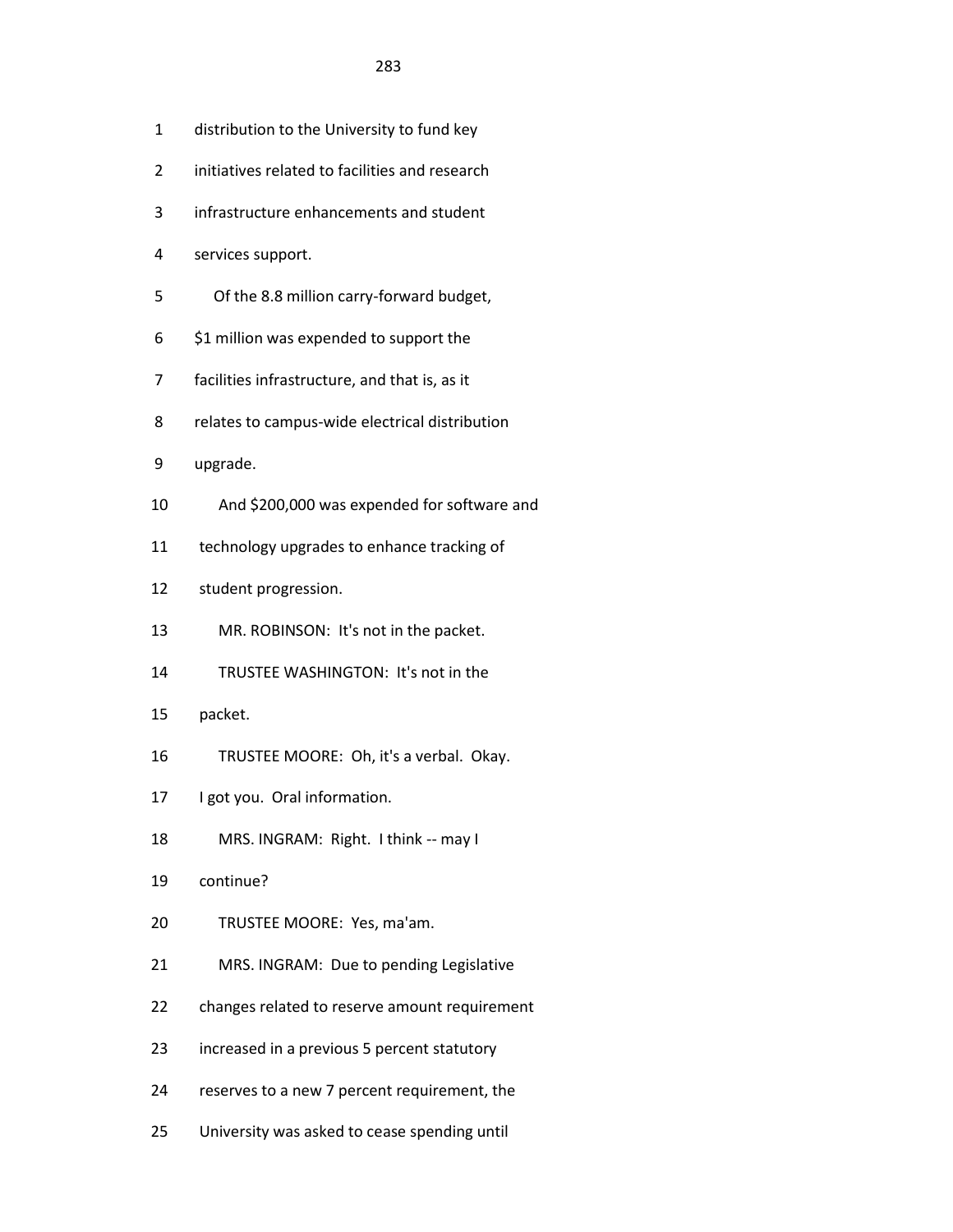- 1 the proposed change was approved.
- 2 Since the change has been approved, we
- 3 must now revisit our renewed carry-forward
- 4 dollar amount of 30.3 million to reduce the
- 5 full 7 percent statutory reserve requirement.
- 6 This new amount is 8.6 million. As such,
- 7 we will revisit all of the remaining
- 8 initiatives that were approved for funding in
- 9 March, 2019 and reallocate funds to reflect
- 10 implementation of the new 2 percent increase to
- 11 the statutory reserve requirement.
- 12 That reallocation process and a new
- 13 carry-forward spending plan will be presented
- 14 to the Board of Trustees for your review and
- 15 approval during the September, 2019 BOT
- 16 meeting.
- 17 This concludes our overview of
- 18 carry-forward dollars.
- 19 TRUSTEE MOORE: Thank you ABP Ingram. Are
- 20 there any questions?
- 21 We'll transition then to our cyber
- 22 security plan update, and that's with ABP
- 23 Henry.
- 24 Are we prepared to offer the information
- 25 item?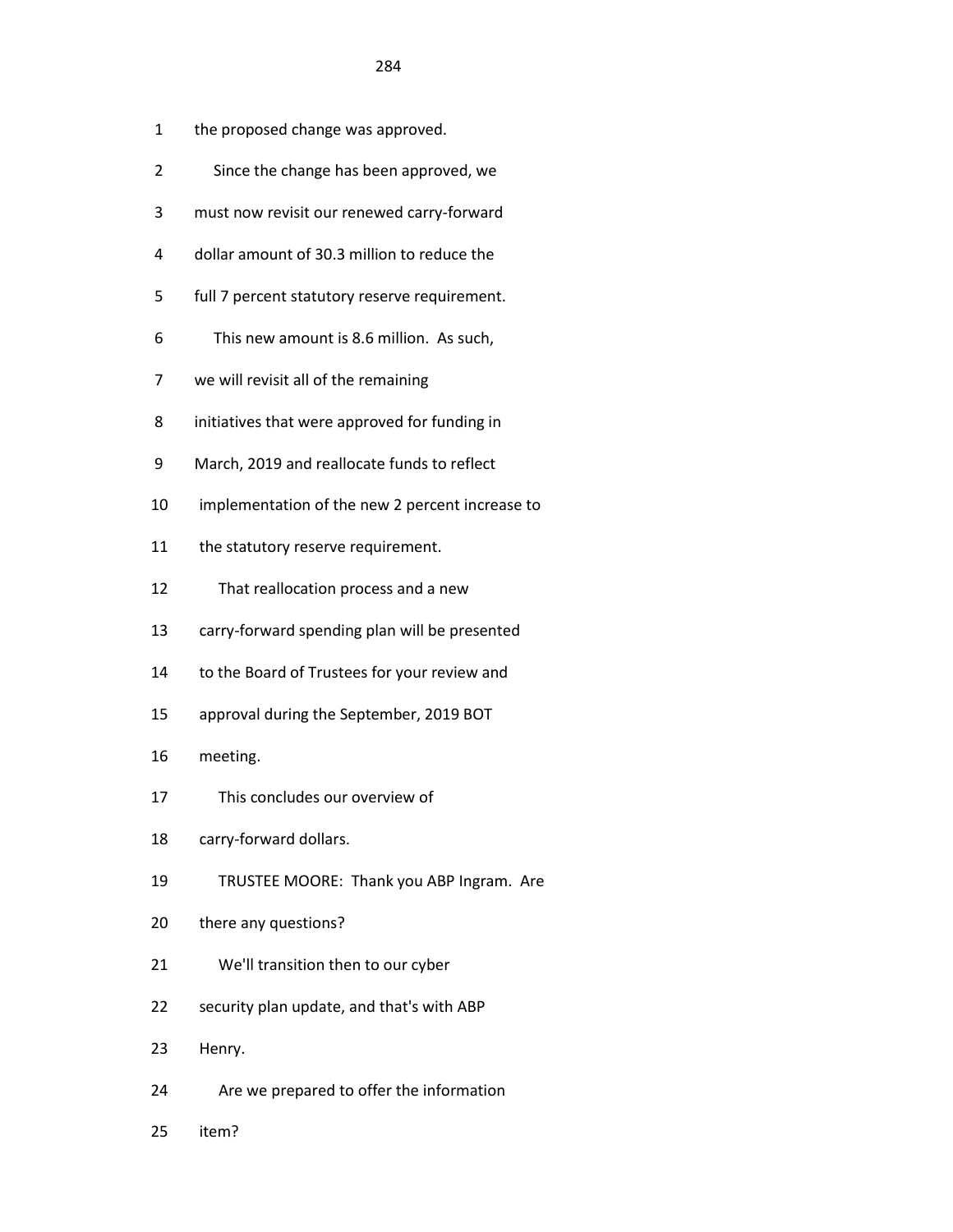- 1 MR. ROBINSON: Are you ready to go?
- 2 MR. SCHWEIGERT: Are you ready to go?
- 3 MR. HENRY: Yes.
- 4 MR. SCHWEIGERT: So go.
- 5 MR. HENRY: Okay. My apologies. It was
- 6 initiated for the approval concept of several
- 7 projects since the June BOT meeting.
- 8 ITS has begun distributing the cyber
- 9 security posture of the University. Projects
- 10 are being funded through regular University
- 11 budgetary process and supplemented with
- 12 performance-based funding dollars in technology
- 13 areas that impact students -- that impacts
- 14 students' success.
- 15 Due to the nature of this meeting, I'll
- 16 provide some high-level overview of the
- 17 progress of the IT services that has made --
- 18 have made since June.
- 19 I'd like to go through those very quickly.
- 20 There's been a completed firewall upgrade, that
- 21 was mentioned.
- 22 This is where this gets confusing, because
- 23 I see what we voted on in closed session in
- 24 September.
- 25 TRUSTEE MOORE: If you can just offer just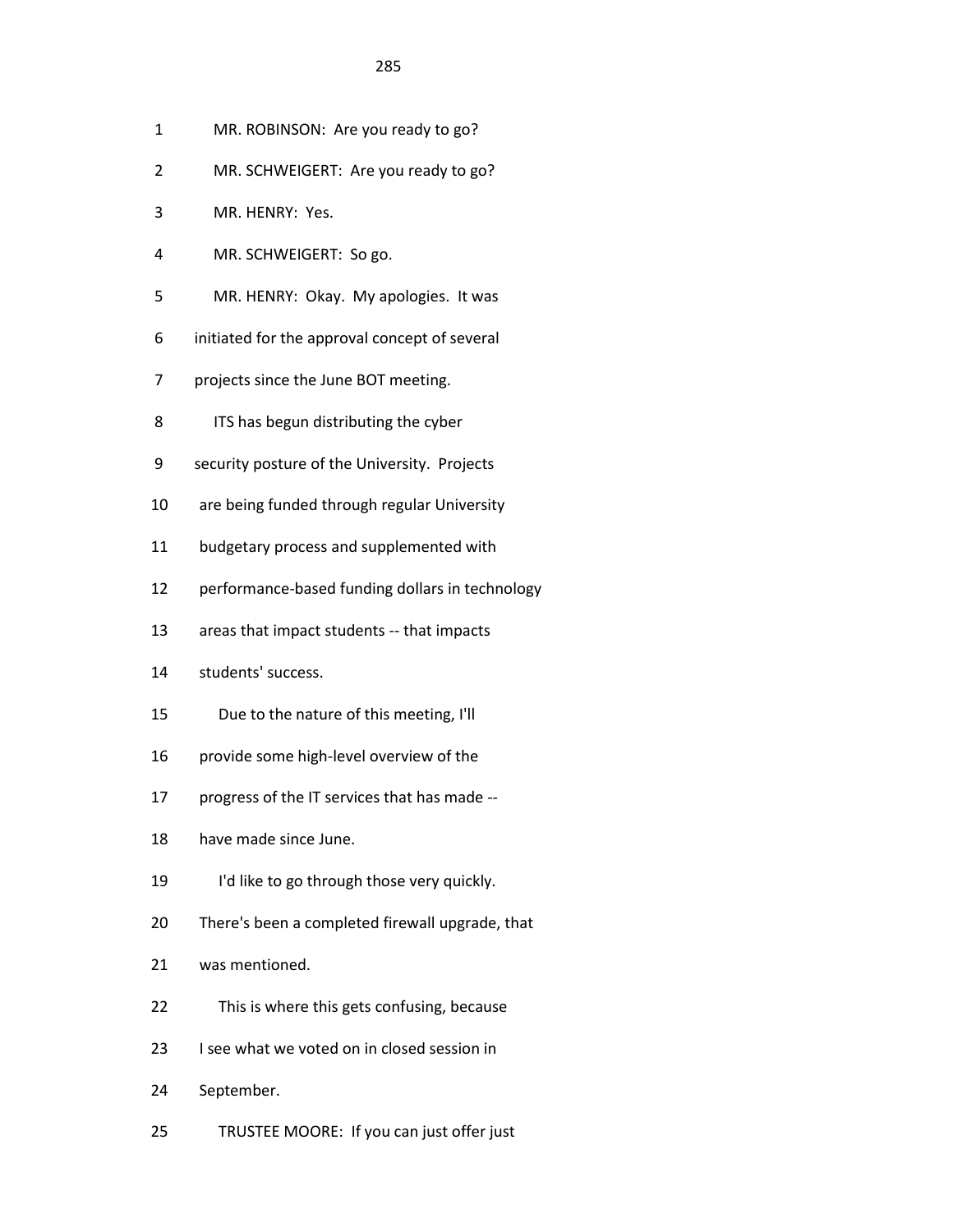- 1 the general highlights. If it's abbreviated,
- 2 then we would appreciate that.
- 3 MR. ROBINSON: Madam Chair, if I could? I
- 4 think he's struggling with what might be
- 5 appropriate in this environment versus a closed
- 6 session. If it's something that you feel --
- 7 TRUSTEE MOORE: Then don't provide it.
- 8 MR. ROBINSON: -- then don't do that.
- 9 CHAIRMAN LAWSON: Yeah. So I think if you
- 10 could just give us an update around, you're
- 11 working on the items that we discussed in
- 12 closed session. And if there's a budgetary
- 13 requirement, then we can either address that in
- 14 the operating budget or we can readdress that
- 15 in closed session in September.
- 16 Okay. So given the nature of this topic,
- 17 there are a number of things that we should
- 18 discuss in open forum.
- 19 Definitely, Mr. Henry, if you could just
- 20 move forward on the projects that we talked
- 21 through based on the budgetary requirement. If
- 22 so, what's the number that we can address it in
- 23 the operating budget or in closed session.
- 24 MR. HENRY: All right. So the firewall
- 25 update is completed. That's completed on Page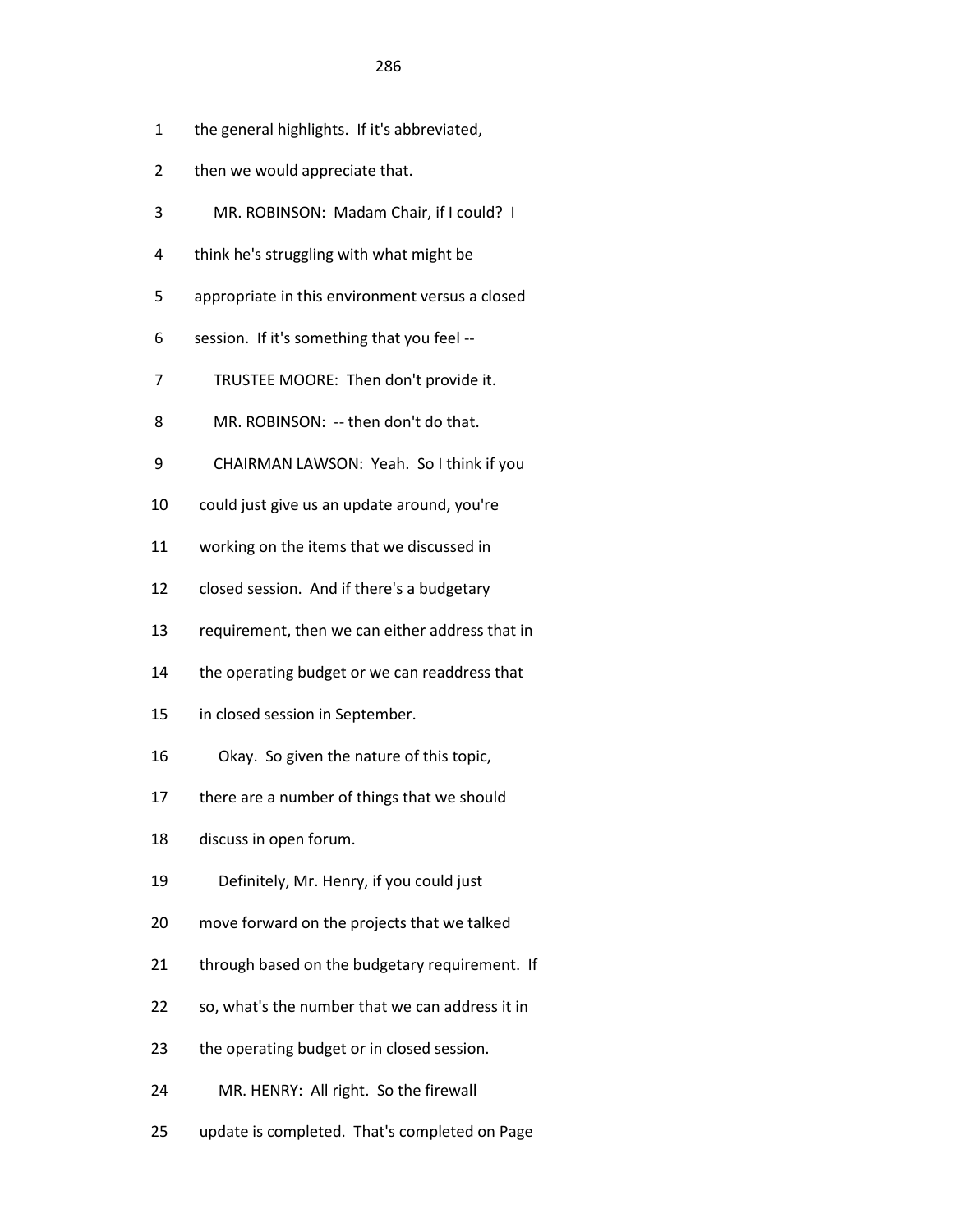- 1 4, so there's no budgetary item for that.
- 2 Two-factor authentication is something to
- 3 rule out. It's scheduled for September 2nd.
- 4 We wanted to wait until after registration is
- 5 complete to get that done.
- 6 Our security appliance, we'll discuss that
- 7 a little more in closed session.
- 8 Risk assessment, 800, 171. This is a
- 9 budgetary requirement that we're going to start
- 10 the process of assessing the campus for gaps
- 11 and issues of that nature and then come back
- 12 later with a number to get that done.
- 13 Disaster recovery plan and implementation,
- 14 we've identified the critical system that we
- 15 have as adding to those, to that DR plan.
- 16 Infrastructure upgrades. Specifically the
- 17 library and science research, there's some
- 18 end-of-life infrastructure that is there that
- 19 needs to be taken care of, and the number
- 20 there.
- 21 So technology advisory committee, we have
- 22 started down that road or that route and we
- 23 have two identified, as a matter of fact, two
- 24 individuals.
- 25 I want to thank Trustee Moore for her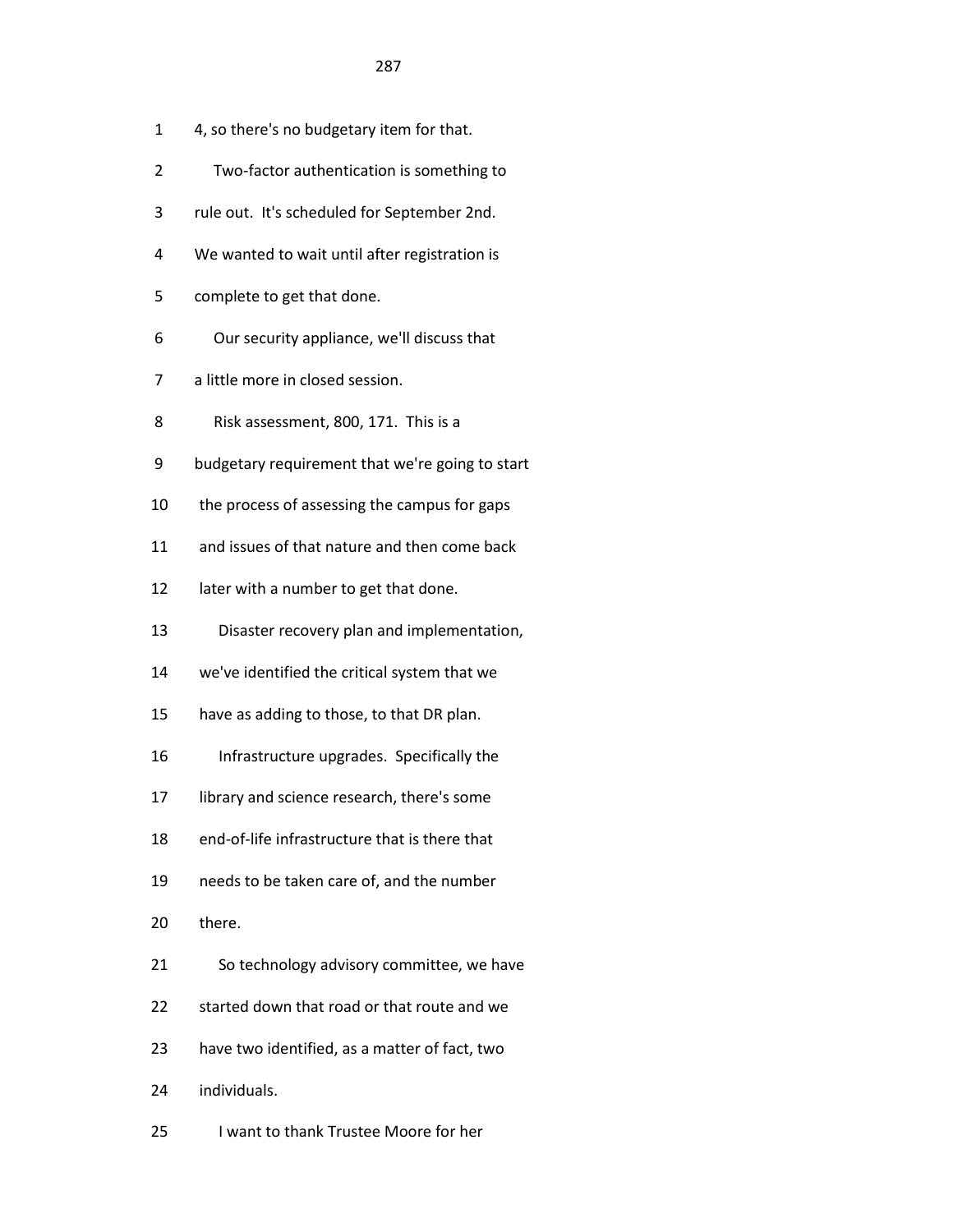- 1 advice on bringing two external industry
- 2 experts in to sit on that committee, as well.
- 3 So we're asking for recommendations if you guys
- 4 may have those.
- 5 And also we roll out on our new security
- 6 awareness program this fall. We will be
- 7 sitting and discussing leadership about how to
- 8 make that mandatory so we can get better
- 9 participation this year than last year.
- 10 And the technology centralization project.
- 11 So we need to discuss that a little more
- 12 enhanced in closed session.
- 13 That total amount with these projects is
- 14 right at 1.5, which will be covered with the
- 15 funding.
- 16 So wait on that. And that ends my
- 17 presentation.
- 18 TRUSTEE MOORE: Okay. Mr. Henry, again,
- 19 with some items being at the exclusion that we
- 20 cannot share in open -- in a non-closed
- 21 session, so thank you for that update.
- 22 I appreciate the progress that's been made
- 23 on that and look forward to future updates.
- 24 Having said that, we'll make the smooth
- 25 transition to Provost Eddington to discuss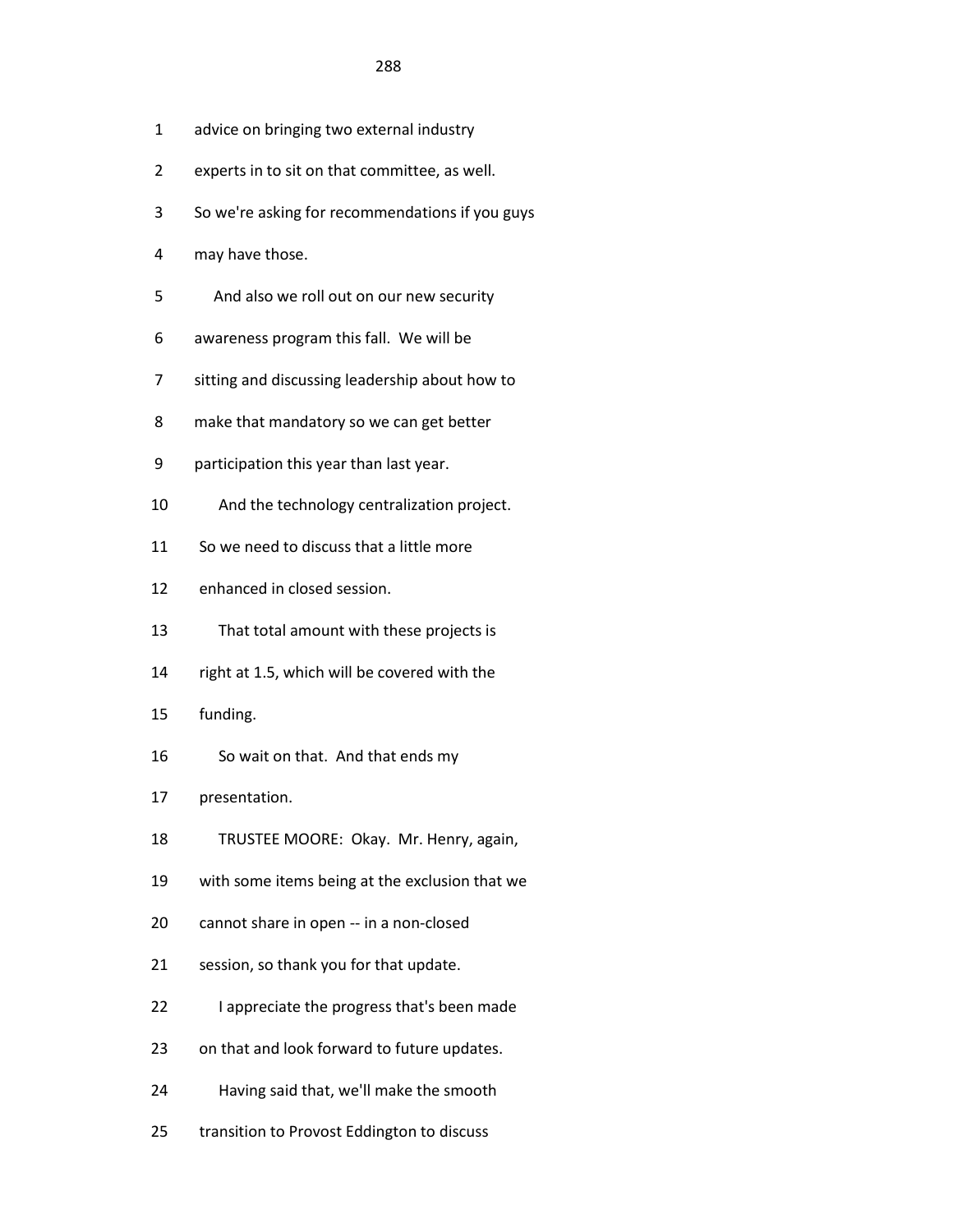- 1 performance-based funding.
- 2 MR. EDDINGTON: Good morning, everyone.
- 3 TRUSTEE MOORE: I think we received that
- 4 yesterday.
- 5 MR. EDDINGTON: Yes. At the request of
- 6 Chair Moore, we have developed a matrix to
- 7 illustrate how funding is aligned in support of
- 8 the University's strategic priorities, as well
- 9 as how those allocations will impact the key
- 10 performance indicators, which include the
- 11 performance funding metrics.
- 12 We discussed that yesterday. And we will
- 13 use this template to track allocations and
- 14 impact, and also to provide you all with
- 15 quarterly updates on the spending.
- 16 And I think based on the feedback from you
- 17 all that this is the type of document that
- 18 helps you all get a better sense of where all
- 19 of the effort and dollars are flowing.
- 20 And it's helping to ensure that we are
- 21 appropriately allocating those resources where
- 22 they're most needed.
- 23 TRUSTEE MOORE: There was some discussion
- 24 yesterday. Are there follow-up questions today
- 25 regarding that?